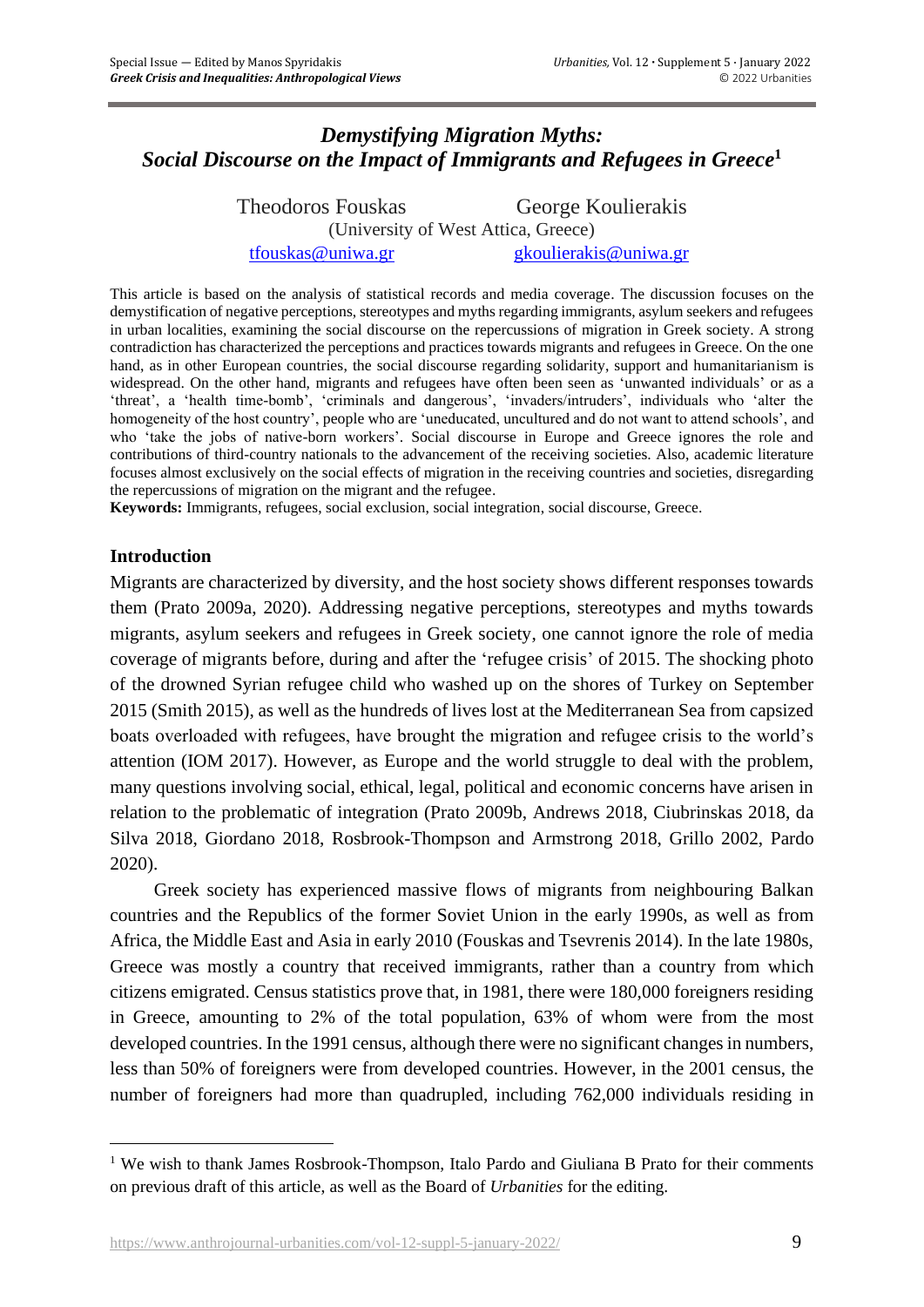Greece without Greek citizenship; these were 7% of the total population, which at the time was just over 11 million. The most recent census of 2011 (Hellenic Statistical Authority, ELSTAT 2011) registered 912,000 foreigners in Greece, an increase of 150,000 individuals from 2001.

Between 2015 and 2017, the in-coming refugees were mainly from Syria. The current migration flows are mixed, including migrants, asylum seekers and refugees (Fouskas 2017, Fouskas et al. 2019a, Fouskas et al. 2019b). Under the 'hotspot approach' of the European Commission's European Agenda on Migration (EC 2015), an initial response to the exceptional flows involved the establishment of Reception and Identification Centres (RICs) on the islands of Lesvos, Kos, Chios, Samos and Leros (Table 1).

| <b>RIC</b> | <b>Lesvos</b> | <b>Chios</b> | <b>Samos</b> | Leros | Kos | <b>Total</b>                                                                                                                                  |
|------------|---------------|--------------|--------------|-------|-----|-----------------------------------------------------------------------------------------------------------------------------------------------|
|            |               |              |              |       |     | $\frac{1}{2}$ Occ./Cap. $\left  \frac{19,333/2,840}{5,513/1,014} \right $ 7,573/648 $\left  \frac{2,331/860}{3,341/816} \right $ 38,091/6,178 |

Table 1. Reception and Identification Centres - Occupancy/capacity Source: Ministry of Citizen Protection/National Coordination Centre for Border Control, Immigration and Asylum (NCCBCIA) (27/02/2020).

According to the Asylum Service (2020), the number of asylum applications by Third Country Nationals (henceforth, TCNs) in the Greek territory overmultiplied between 2013 and 2019, from 4,814 applications in 2013 (a monthly average of 688 applications) to 77,285 applications in 2019 (a monthly average of 6,440 applications). Regarding the recognition rate of refugee status, in 2013, the positive rate was 15.5%, while in 2019 it was 55.9% (Asylum Service 2020). The countries of origin with the highest recognition rates were Yemen, Syria and Palestine; those with the lowest recognition rates are Georgia, Albania and India (Asylum Service 2020).

According to the National Centre for Social Solidarity (2020), the estimated number of unaccompanied minors was 5,389 (92.7% males); 8.8% are under the age of 14. In both the islands and the mainland, there is total of 1,533 shelters — places of long-term accommodation — while 841 minors are in temporary accommodation (Safe zones/Emergency hotels). As of 31 January 2020, there are 542,813 TCNs residing legally in Greece (Ministry for Migration Policy 2020).

A strong contradiction has characterized the perceptions and practices towards migrants and refugees in Greece. On the one hand, the social discourse regarding solidarity, support and humanitarianism is widespread similarly to other European countries. On the other hand, according to newspapers and other media reports, migrants and refugees have often been seen by society as unwanted individuals or as a threat (Leontitsis and Tsagroni 2020, *Public Issue* 2017, The TOC 2020), a 'health time-bomb' (To Vima 2011), 'criminals and dangerous' (To Ethnos 2020), 'invaders/intruders' (To Ethnos 2021), individuals who 'alter the homogeneity of the host country' (Kathimerini 2020d), people who are 'uneducated, uncultured and do not want to attend schools' (*IN.GR* 2002), who 'take the jobs of native-born workers' (Kathimerini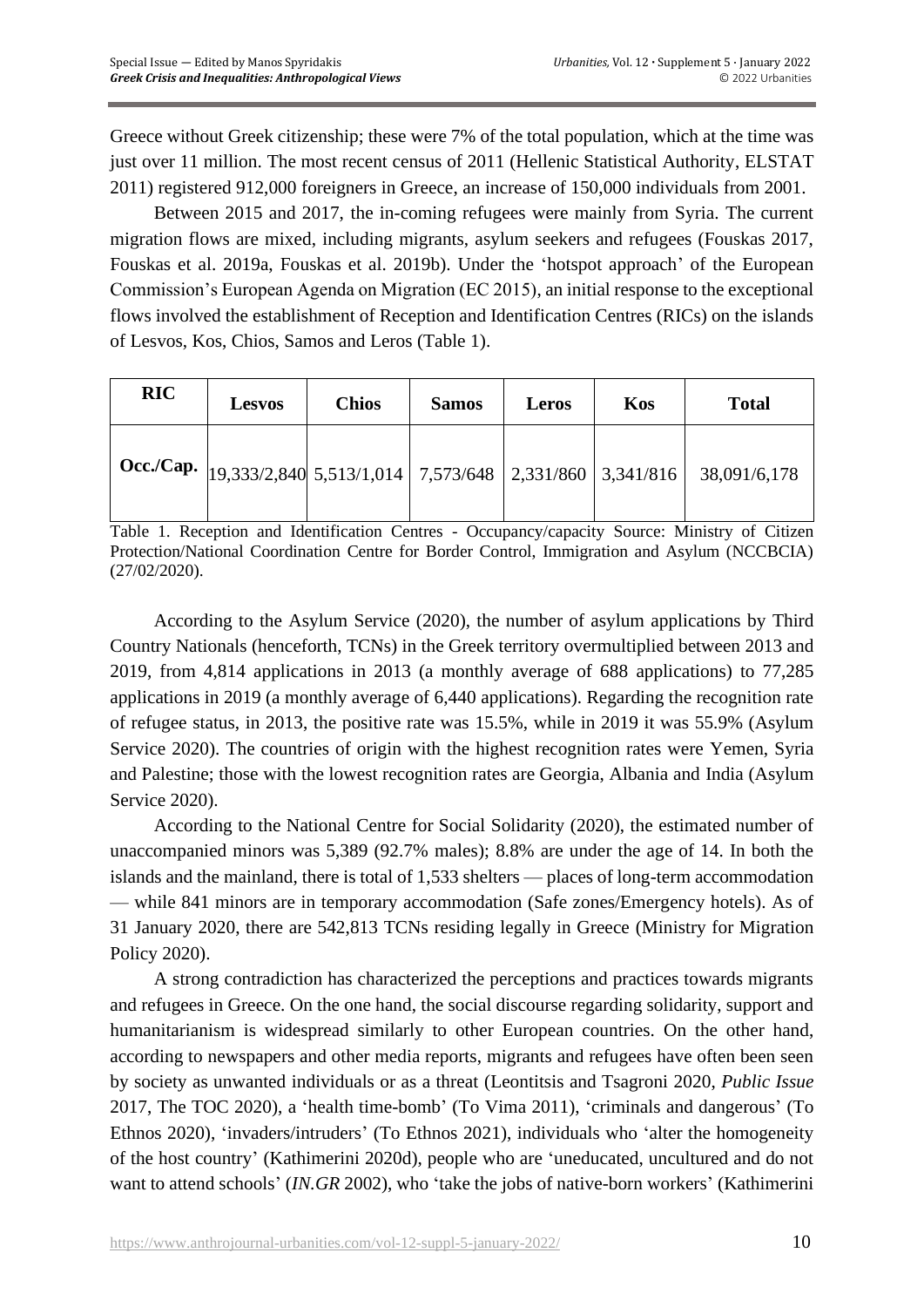2003, Avgi 2020, Aggelidis 2017) and who are 'responsible for the downgrading of various urban areas' (Onisenko 2010).

The abovementioned contradiction became more evident between 2015 and 2018, when the flows of refugees and migrants increased significantly. The island of Lesvos makes a representative ethnographic example. According to several media reports particularly during 2015, in Lesvos, the unconditional care, response and acts of solidarity provided by local communities and civil society to the incoming migrant populations were more pervasive than in other European and international contexts. Every day, Greek fishermen carried out several rescues. Individually and collectively, citizens showed outstanding solidarity and support to the refugees, providing every possible form of assistance and care, and engaged in collective and organized actions and awareness-raising/sensitisation campaigns. Across the country, professionals like medical doctors, teachers, students, entrepreneurs and others, provided humanitarian assistance (Imerisia 2015).

Nevertheless, in November 2017, Lesvos residents 'went on strike' to protest against European policies that had turned their island into a 'prison' for immigrants and asylum seekers (Kathimerini 2017). Islanders shut businesses, shops, municipal offices, nurseries and pharmacies, and dozens rallied in a central square, calling on the government to transfer asylumseekers to the mainland, shouting that 'Lesvos is not a place of exile'. More recently, in February 2020, police officers clashed with migrant and refugee protesters as they marched from the Moria camp to the capital Mytilini to express their intolerance towards their appalling living conditions in the camp (Kathimerini 2020b). Prato's ethnographic work (2009b) on Albanians examines the dramatic shift in local people's attitude from solidarity, acceptance and enthusiasm to mistrust, discriminations and hostility due to various reasons, including mistrust linked to increasing reports of some migrant groups' involvement in illegal activities.

The events described above affect the relations and image of migrants and increase the aversion of Greek society towards foreigners, including extreme signs of racism and xenophobia. In 2018, the Racist Violence Recording Network (2018) recorded 117 incidents of racist violence and over 130 victims of such violence. In 74 cases, migrants or refugees were targeted due to ethnic origin, religion or skin colour; also targeted were migrant community associations and human rights advocates. Triandafyllidou (2015) maintained that public opinion in Greece remained overall welcoming to migrants and refugees. However, Glorius (2018) stated that respondents to a survey mostly agreed that it was a national responsibility to help refugees, although there was a decrease from 85% in 2015 to 70% in 2017. Negative attitudes were registered both to immigration from third countries and to immigrants' contribution to the country, while public opinion reacted positively to some acts of kindness by migrants (Wessendorf 2008, Poulakidakos 2018, Fouskas 2019b).

Anthropological and sociological studies (Nail 2016, Greenhill 2016) show that the social discourse in Europe and Greece ignores the role and contributions of migrants to the advancement of the receiving societies. Also, with only a few exceptions (Fakiolas 1999, Foner 2012, Fouskas 2014a, Joly 2000, Ohndorf 1989), academic literature focuses on the social effects of migration in receiving countries and societies, disregarding the repercussions of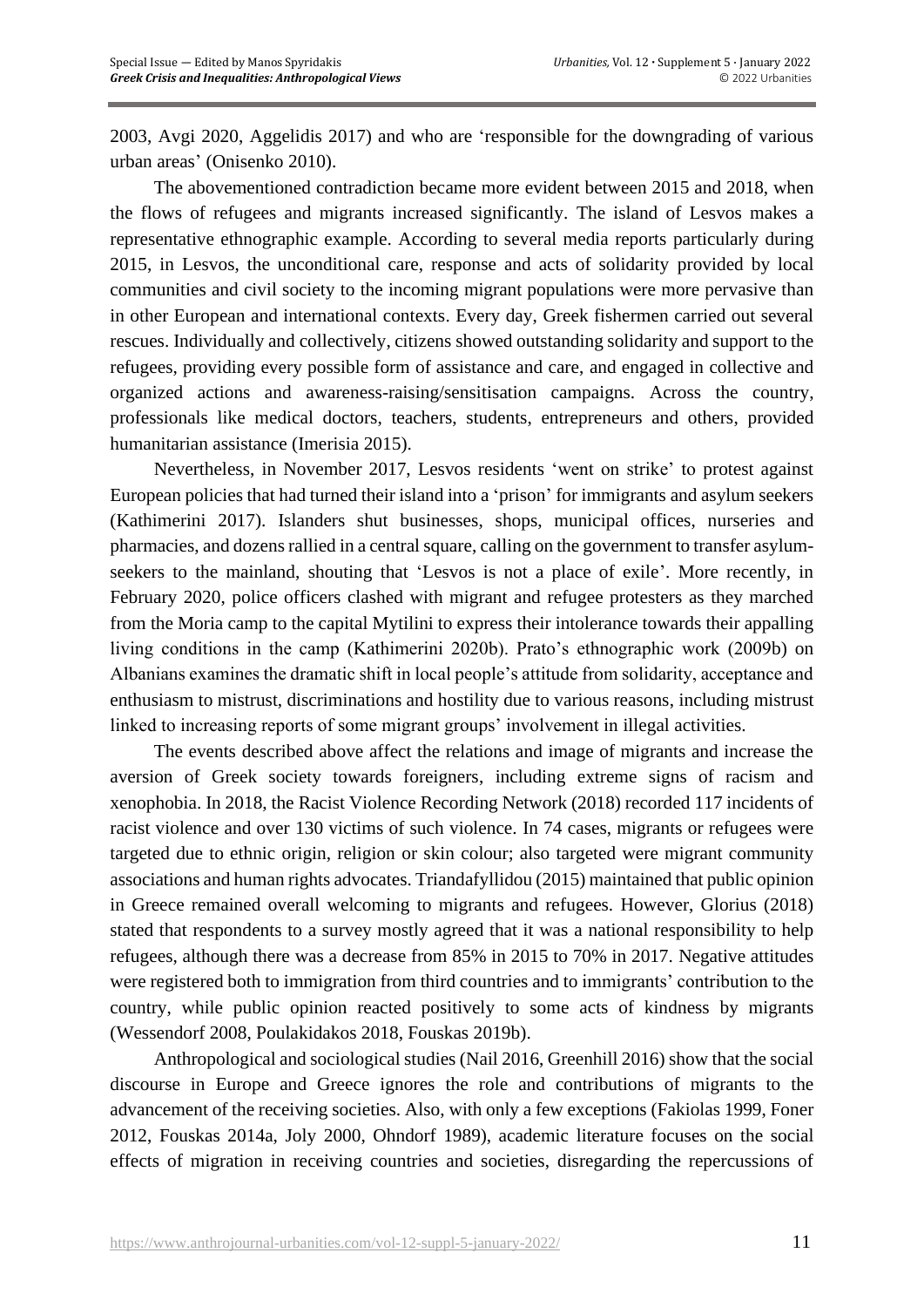migration on the migrant and the refugee. The discussion that follows is based mainly on the analysis of statistical records and media coverage about TCNs in Greek society and draws on sources from the fields of Social Anthropology, Sociology of Migration and Social Policy in an attempt to address and demystify negative perceptions, existing myths, prejudices, misperceptions and stereotypes on demography, employment, religion, education, the ghettoization of urban areas and delinquency.

## **How Much do Immigrants and Refugees Affect Greece's Demographic Problem?**

According to Eurostat (2019), during 2017, a total of 4.4 million people migrated to one of the 28 EU Member States, while at least 3.1 million people were reported to have left an EU Member State. Among the 4.4 million immigrants, there were an estimated 2.0 million citizens of non-EU countries, around 1.0 million people who migrated to an EU Member State of which they had citizenship, 1.4 million citizens of an EU Member State different from the one to which they migrated, and some 11,000 stateless people (Eurostat 2019). On 1 January 2018, there were 22.3 million people residing in an EU Member State with citizenship of a non-member country, accounting for 4.4% of the EU-28 population. In 2017, Germany reported the largest total number of immigrants (917,100), followed by the United Kingdom (644,200), Spain (532,100), France (370,000) and Italy (343,400) (Eurostat 2019).

Greece is no exception to the general European demographic problem, arising mainly from a low birth rate and an increased life expectancy. This results in the increase of the average age of the population, with a significant proportion of people who are over 65. According to Martzoukos (2011), the main reasons causing the low birth rate in the Greek population are the abandonment of traditional Greek life patterns and the adoption of new social standards; the decline of the values of marriage, family and children; a loosening of morals; physical and mental fatigue; the over-protection of children; parents' professional occupation and socialmaterialistic eudemonism; increased interest in economic reassurance; unemployment; sterility; abortion; urbanisation; traffic accidents; drugs, smoking and alcoholism; ageing population; emigration; national and global insecurity. On the other hand, increased immigration is making Europe a multi-ethnic society — in the sense of 'poly-ethnic' (Prato 2009a) — in terms of race, religion and culture. Therefore, the need to focus on particular issues regarding the new social composition is essential for social cohesion and normality.

#### **Do Migrants Take the Jobs of Native Workers?**

International scholars and researchers who have studied the complex nature of the Greek labour market in the period 1990-2020 argue that TCNs operate for extended periods within the limits of informal work (Williams et al. 2016; Fouskas 2016b, 2019a; Fouskas et al. 2018). Undocumented TCNs are subjected to irregular and exploitative employment, often falling victims of human trafficking networks and organised crime (Fouskas et al. 2018). The unequal division of labour entraps TCNs almost exclusively into the informal sector of the economy, where employers gain economic profit by avoiding social security contributions and hiring people without contracts, including individuals who have second jobs but declare only one. In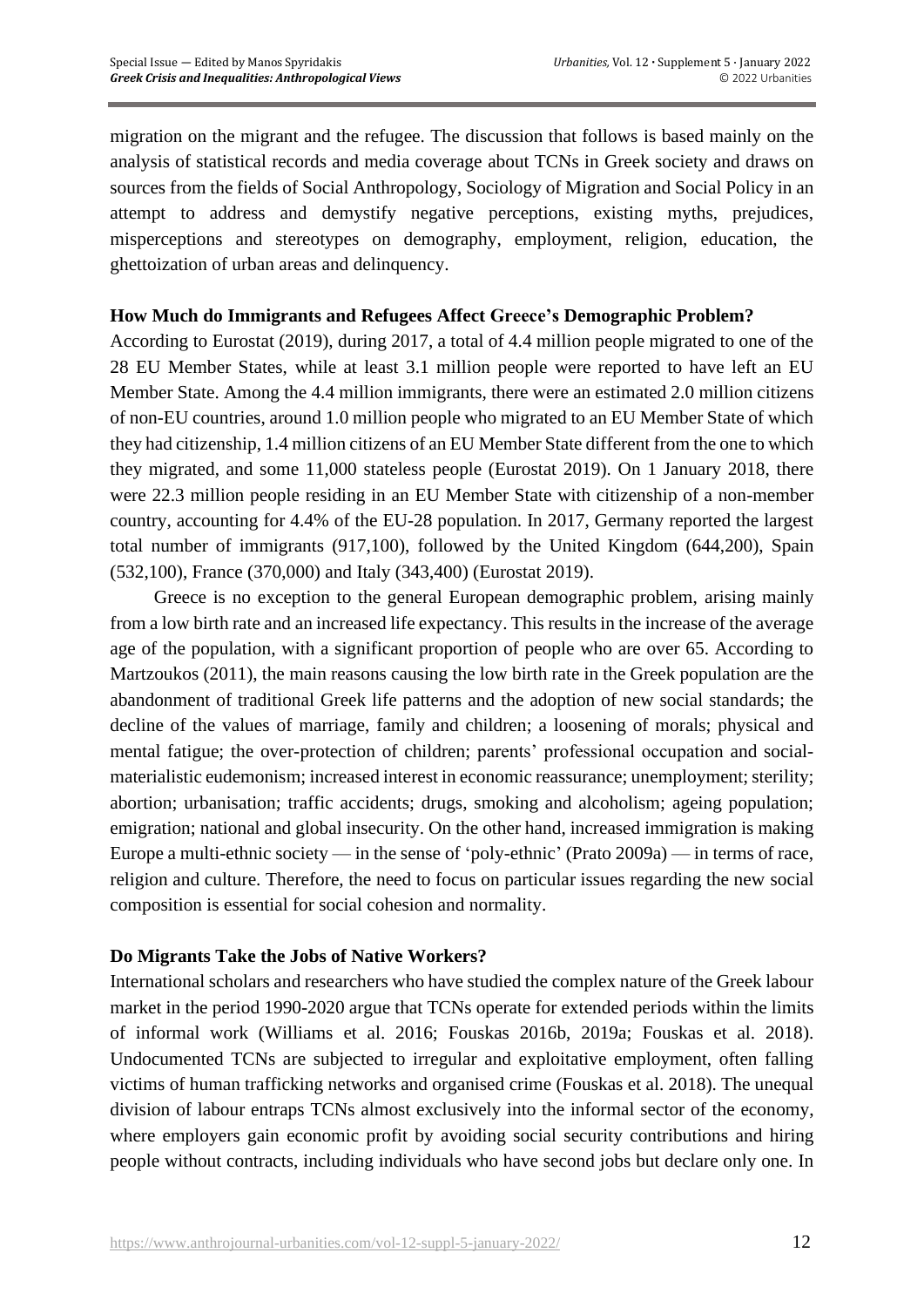Greece, TCNs do manual labour in agriculture,<sup>2</sup> construction, crafts, domestic work, food and hotel services, cleaning,<sup>3</sup> personal care services and itinerant trade (Fouskas et al. 2018). These jobs are not attractive, offer no social prestige and are socially inferior (Watson 1980). Pardo's analysis of migrants' employment in the informal sector (2020) contributes to unravelling how, due to uncontrolled irregular migration, the positive relationships and economic collaboration between locals and immigrants have transformed into polarised, dangerous and unliveable realities. In his study of the Naples case, some who arrive legally overstay beyond their temporary permit and then disappear, becoming caught in a limbo under appalling conditions of slavery and exploitation. At the same time, Pardo notes, the progressive worsening of the situation of co-existence breeds intolerance and conflict between indigenous people, legal immigrants and irregular migrants.

Greece is first among the 21 OECD country-members, with 24% of Greek GDP being formed by informal economic activities (Schneider and Williams 2013: 52-96). Moreover, the country has one of the world's highest percentages of uninsured workers (37.3%) and the highest percentage of working irregular immigrants (4.4%), followed by the USA (3.2%) and Italy (2%) (Schneider and Williams 2013: 52-96). Here, immigrants and refugees have become part of a cheap workforce reserve that is continually renewed, while the existing division of labour entraps into low-status/low-wage jobs migrants, who are classified in terms of class, gender and nationality (Psimmenos 2011). As we have said, migrants largely do unregistered jobs outside the margins of formal employment that are considered to be unattractive, without social prestige and inferior by the Greek workforce. However, they do provide economic profit and social status attainment for the employers and the customers (Portes et al. 1989, Parreñas 2000, Anderson 2000).

Immigrants mostly do precarious jobs that lack all the standard forms of labour security (Vosko 2006) and create enormous and complex barriers to labour organisation strategies, due to the isolated, atomized and non-unionized nature of migrant employment (Choudry and Thomas 2012; Fouskas 2014b, 2016b). This makes these immigrant workers more vulnerable in the labour market (Spyridakis et al. 2020). According to Eurostat (2017), non-EU citizens are more likely to become economically inactive and there is a higher proportion of inactive immigrants (21%) than inactive native-born who are willing to work (16%) — such migrants'

 $2$  In the Nea Manolada area of the Peloponnese, farm owners have exploited and abused immigrants repeatedly. In 2013, twenty Bangladeshi workers were shot during a dispute over back pay (Kathimerini 2013). The incident occurred in the region of Ilia when some 200 pickers reportedly demanded six months' worth of unpaid wages from their employer. The workers were involved in an argument with three Greek supervisors, at least one of whom fired at the immigrants. It is thought that as many as thirty workers were injured in the incident, several critically. The farm owner, who was allegedly not present at the shooting, was arrested but the three supervisors were not. The case (Chowdury and Others v. Greece) was brought before the European Court of Human Rights (ECHR). The Court found there had been a violation of Art. 4(2) ECHR on the prohibition of forced labour.

<sup>3</sup> When an Egyptian immigrant window cleaner fell to his death (Kathimerini 2010) while working at the government building of the Greek Ministry of Labour, it was found that he did not have social insurance and that safety rules had not been followed.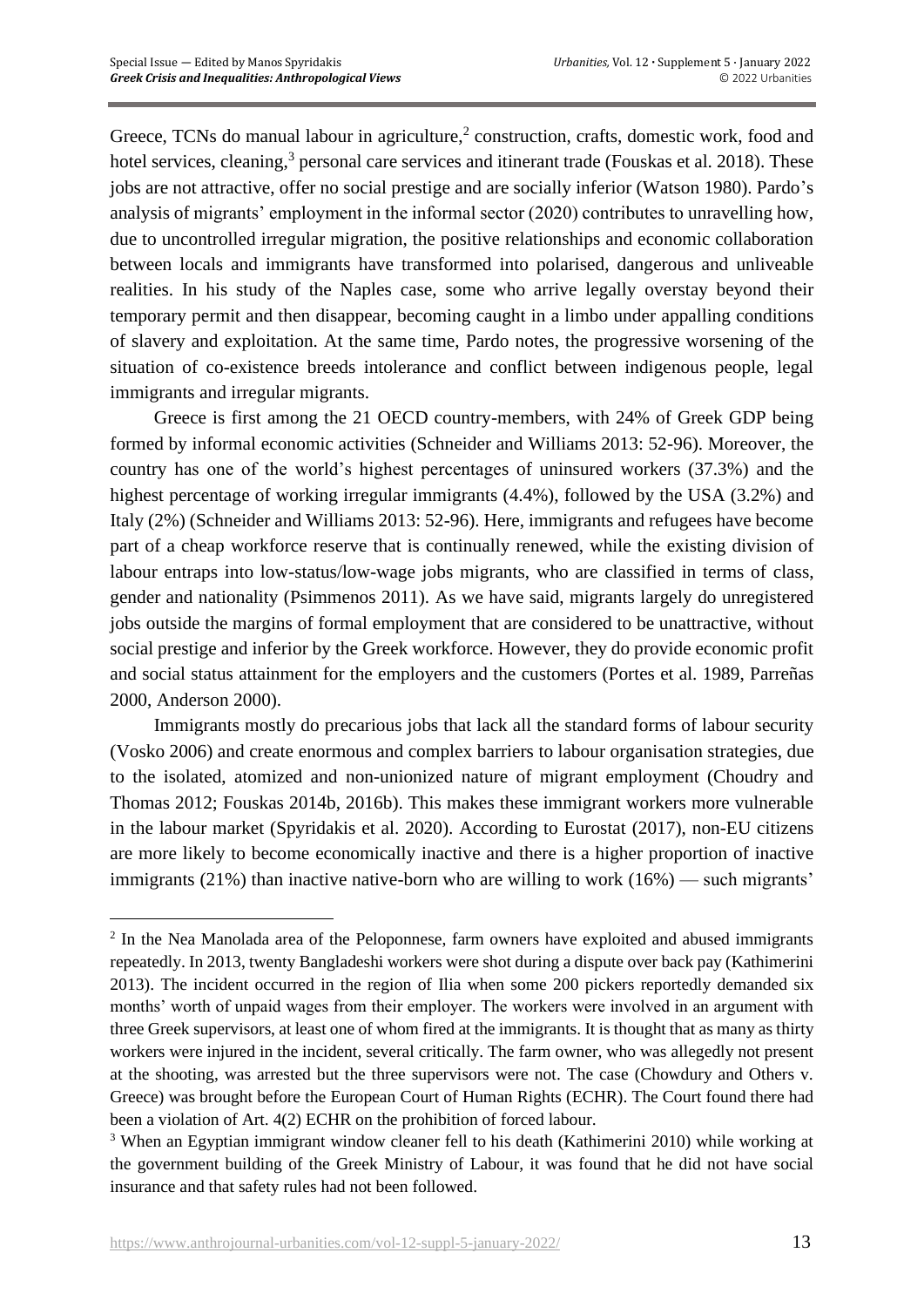inactivity has been labelled 'involuntary inactivity'; notably, according to the OECD, in Greece, there is a low number of inactive immigrants who would like to work (OECD/European Union 2015). In 2019 (Eurostat 2020), despite falling for six consecutive years, the unemployment rate in the EU Member-States among people born outside EU remained 6.3% higher than that for the native population.

## **Are Religious Spaces of Migrants Dangerous?**

Religious spaces are of great importance, not only for religious observance. In his analysis on irregular migration, Syrigos (2011) mentions that in Greece there are no mosques in the innercity areas, except in Thrace, where there is a substantial Greek-speaking Muslim minority. As a result, Muslims in these areas practice their religion in informal spaces. During festivals such as Ramadan and Eid-ul-Azha, they practice their religion in the open, mostly in stadiums. Arguably, even if an official mosque was built, the prayer rooms would not disappear, as they are scattered throughout neighbourhoods and serve daily needs (Syrigos 2011: 241). In May 2009, a violent demonstration took place in the centre of Athens, in which Muslims protested against an alleged insult to the Qur'an by a Greek police officer (Kathimerini 2009; Syrigos 2011: 241). The problem of Islamic radicalism is worsened by the fact that the majority of devout Muslims who have arrived in Greece do not speak Greek and have been marginalized (Syrigos 2011: 241). It has been observed that members of the immigrant communities retain their cultures only at the level of associations and among family members and friends (Sedmak 2011). However, there is substantial evidence from across the EU on mosques as hubs of radicalisation, and misconstrued comparative attempts have been made between the role of churches and mosques among the immigrant communities (Syrigos 2011).

In contrast to such misconstructions, ethnographic studies show the positive socialising role of Christian churches for many immigrants. For example, Romaniszyn (1996) has explored the role of the Polish church for undocumented Polish workers in Athens. For irregular immigrants the church is a space where they are welcomed and respected; a place where a special collectivity is created and useful information on jobs and housing is exchanged. Gradually, despite individual mobility and uncertain status, Polish immigrants were able to create and maintain a special collectivity there, which, although invisible and temporary, allows them to exchange information on available jobs, apartments or rooms for rent, and places available in vehicles travelling back to Poland (Romaniszyn 1996).

#### **Are Migrants, Asylum Seekers and Refugees a 'Health Time-bomb'?**

Greek society was significantly negatively affected when a study carried out by the Hellenic Centre for Disease Control and Prevention (HCDCP/KEELPNO 2012) was published. According to data from the mobile health units of HCDCP/KEELPNO in Omonia Square, Victoria Square, Attica Square, Larissa Square, Karaiskakis Square, Amerikis Square and Votanicos, there has been an increase in the rates of sexually transmitted diseases, such as genital warts (HPV), syphilis and gonorrhoea. There were also outbreaks of infectious diseases, such as hepatitis and tuberculosis, recurrence of diseases which had been eradicated, like polio,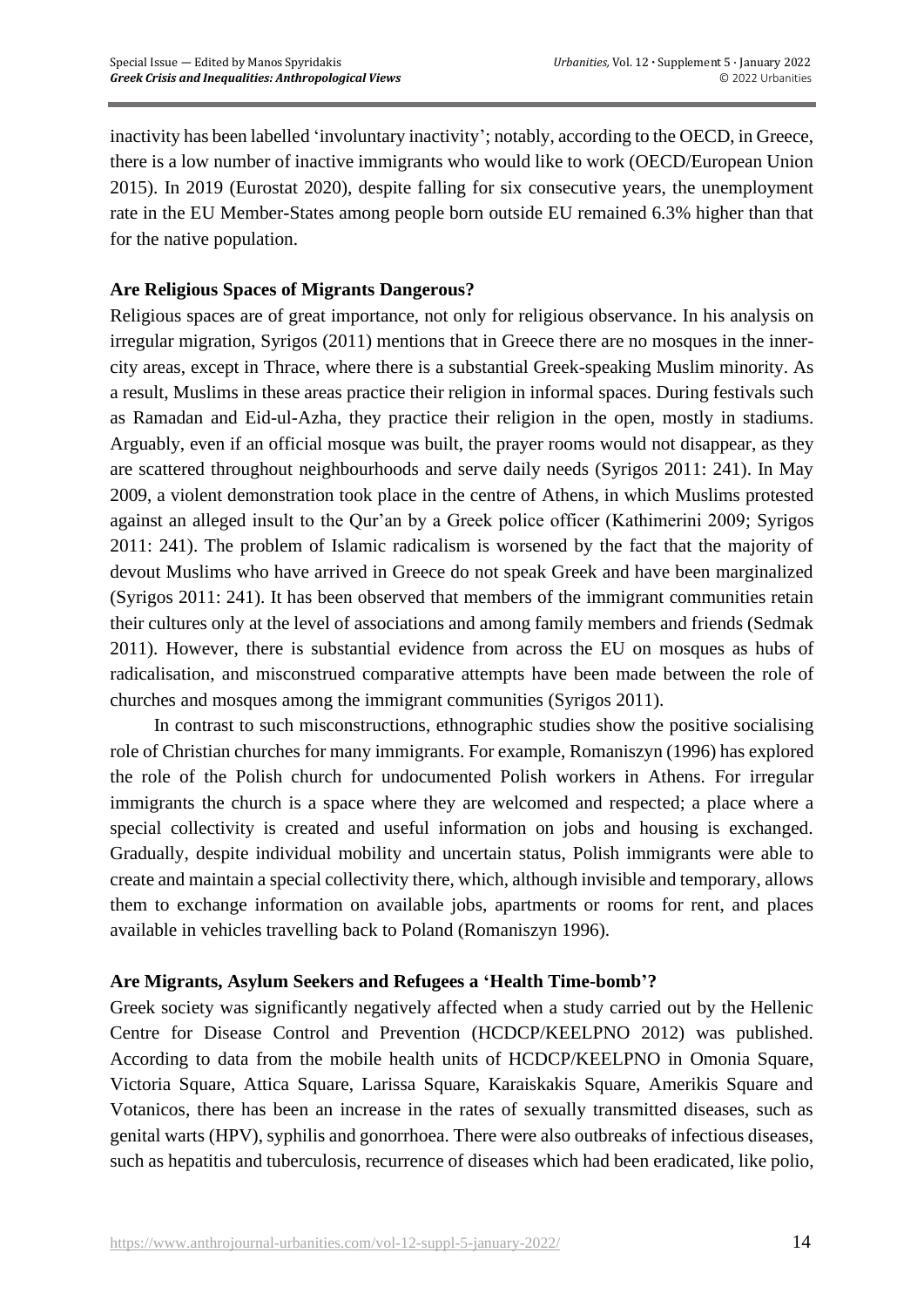and multiple cases of infection. These rates were attributed to the increase of male and female prostitution (legal and illegal) and the massive influx of undocumented migrants, who enter the country without having undergone vaccinations in their countries of origin (HCDCP/KEELPNO 2012). The following data obtained by HCDCP/KEELPNO through recording the medical history of immigrants were indicative of the situation regarding vaccination (see Table 2):

| Afghanistan | 70% vaccinated; 30% unvaccinated or not fully vaccinated.       |  |  |
|-------------|-----------------------------------------------------------------|--|--|
| Pakistan    | 68.30% vaccinated; 31.70% unvaccinated or not fully vaccinated. |  |  |
| Bangladesh  | 100% unvaccinated.                                              |  |  |
| Rest        | No adequate vaccination coverage.                               |  |  |

Table 2. Vaccination Coverage of Immigrants Examined by HCDCP/KEELPNO Unit. Source: Hellenic Center for Disease Control and Prevention, October 2012 (09/06/2011-25/09/12).

The impact of migration on public health is of particular concern to Greek immigration policy because most immigrants, asylum seekers and refugees are from Balkan, Asian and African states. As these people's epidemiological profile is completely different from that of Greeks and other Europeans, they pose a high risk to public health, also due to poor living condition both in their countries of origin and during their stay in Greece. Legally (Law 4368, in Government Gazette 2016), asylum seekers, persons without social insurance and the vulnerable are entitled to free access to basic health, pharmaceutical and hospital care, including psychiatric care (AIDA 2020b). Nevertheless, in practice, both foreigners' and the local population's actual access to health care services is hindered by significant shortages of resources and capacity, as a result of the austerity policies implemented in Greece and the lack of adequate cultural mediation in the health service (Fouskas et al. 2019b, 2019c). The resulting health challenges exemplify the formal and informal barriers that immigrants, asylum seekers and refugees face in accessing healthcare. Such barriers include legal restrictions, such as a stop to granting social security numbers to new immigrants (Το Vima 2019, Kathimerini 2020a), denial of service provision, fear of being denounced to the Authorities and penalisation of health professionals' assistance to irregular migrants. Other factors that influence people's access to health care include corruption, under-the-table payments ('fakelaki' in Greek), language and cultural barriers, as well as lack of familiarity with how the national health insurance and the health system of the host country function.

A Provisional Insurance and Health Care Number (PAAYPA) is currently issued by the Asylum Service upon a migrant's completion of the application. For the following six months, this PAAYPA allows the asylum seekers to gain access to health care and to the labour market (Government Gazette 2020, Kathimerini 2020c). The situation is complicated by the conditions in the Reception and Identification Centres (RICs) on the Greek islands, where TCNs face overcrowding, health problems, extreme violence and traumatic events resulting in physical and mental health issues (AIDA 2020a). At the same time, there is a lack of medical staff and cultural health mediators (AIDA 2020b). The combination of a restrictive legal framework with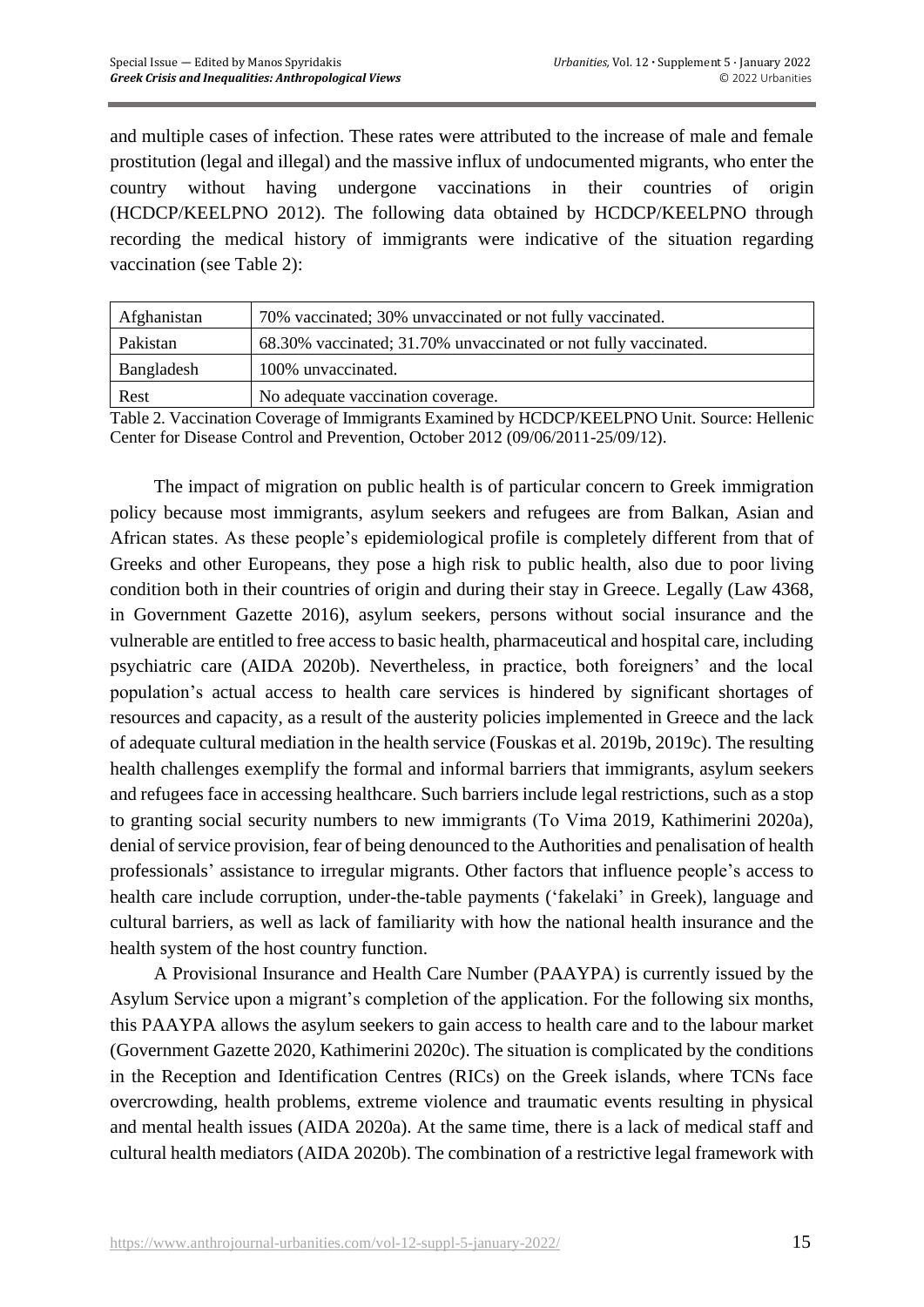the problems that arise in practice exacerbate the inaccessibility of health services for immigrants.

TCNs who do precarious, low-status, low wage jobs seem to develop attitudes which question the social importance of health care services and their significance in their lives (Psimmenos and Kassimati 2003, Psimmenos 2007, Fouskas 2016a). At the same time, following the COVID-19 emergency and social distancing, there has been a decrease in the kind of pro-immigrant mobilisations and solidarity that characterized the 2015-2018 reception crisis (Mazzola and Martiniello 2020). On 4th August 2020, a 48-year-old legal immigrant from Cameroon became a scapegoat for some passengers travelling by train from Athens to Thessaloniki. During routine checks at one of the train stops, he was found without a ticket for his destination, Karditsa, and was reportedly forced to leave the train, also due to complaints from passengers that he was a suspected case of COVID-19 (Naftemporiki 2020). All passengers reacted with panic and aggressiveness towards the Cameroonian and wanted him to get off the train. The train inspector asked him to sit on the floor of the wagon until the train reached the next station, Lianokladi. There, the authorities were waiting. He was made to leave the train and was transported, with police escort, by ambulance to the hospital of Lamia, where he was checked and found not to have any relevant symptoms of COVID-19. In another incident that took place in Chios on 12th August, a Greek was arrested following a complaint from the Racist Crime Observatory about a racist post on social media calling to action against the refugees; in the post, the Greek stated that 'they are destroying land properties and that are Wanted Dead or Alive' (Ta Nea 2020).

#### **Is Education Unnecessary for Immigrant and Refugee Children?**

In Greece, Spain and Italy, more than 40% of young immigrants are early school leavers (Dumčius et al. 2012: 3). Moreover, there are complaints from immigrant parents claiming that not enough attention is paid to their children's unique needs. Migrant parents feel tolerated and not accepted in Greek society, and Greek parents believe that the quality of education is negatively affected by the presence of immigrant pupils (Triandafyllidou 2011: 27-28). Until 2013, in Greece, there was little support for newly arrived migrant children at regional, local and school level, and there were no clear guidelines for teachers, parents and local communities (Dumčius et al. 2012: 8). Moreover, the vast majority of students in several schools in central Athens were immigrant children, as the geographic concentration of immigrants in urban community ghettos led to migrant children being overrepresented in particular schools resulting in school and residential segregation (Burgess et al. 2004, Dumčius et al. 2012, European Commission/EACEA/Eurydice 2019). Frequently, parents are unable to support their children's learning needs due to their irregular jobs, precariousness, lack of time and education. They face subjective difficulties, too; for example, when registering their children at school (Dumčius et al. 2012).

Moreover, immigrant children are characterized by background diversity and different needs that require flexible and inclusive tactics (Fouskas 2016c). Before 2016, Greece had a non-systematic educational support model characterized by the randomness of the support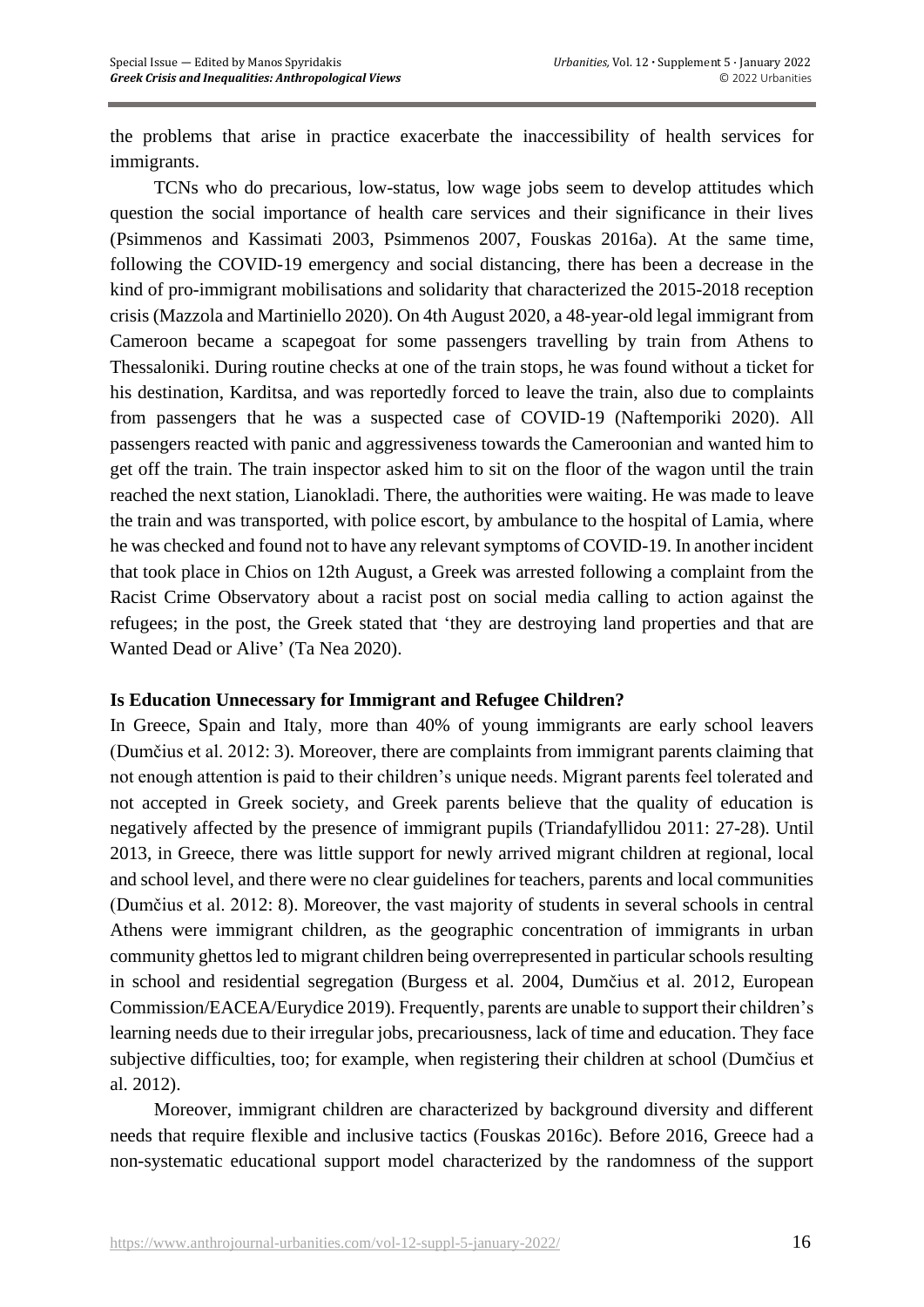provided. There is no clearly articulated national policy to support the integration of newly arrived migrant children; furthermore, insufficient resources have been allocated for such policy, which has often been ineffectively implemented. In 2016, new measures of access to early childhood education for immigrant and refugee children were implemented. The Ministry of Education established a programme of afternoon preparatory classes (Reception Facilities for Refugee Education-RFREs), which is implemented in public schools near immigrant camps or places of residence (UNHCR apartments, hotels and reception centres). The educational programme addresses all immigrant and refugee children without discrimination. It aims to ensure that, after a transitional period of preparation, children who remain in Greece receive psychosocial support and education and achieve a smooth integration into the Greek educational system. Additional support is offered through the Reception Classes (RCs), which are specifically designed for teaching the Greek language to immigrant and refugee pupils with little or no knowledge of the language. In December 2019, the estimated number of refugee and immigrant children in Greece was 37,000 (UNICEF 2019); as of June 2019, 12,800 of them, who are of school age (4-17 years old), are enrolled in formal education (UNICEF 2019). Article 51 of Law 4636/2019 (Government Gazette 2019) states that asylum-seeking children should have access to the education system, and that facilitation is provided in case of incomplete documentation.

Although the refugee education programme is highly welcomed, there are still issues to be solved. On the one hand, school attendance rate should be improved, and particular action should be taken in order to guarantee access to education to children in the islands (AIDA 2020c). On the other hand, various schools have registered several cases of anti-immigrant sentiments and shows of intolerance of third-county nationals' stay among parents and guardians of Greek pupils in various cities, such as Lamia, Chios, Oreokastro and Polygiros. Specifically, there is direct opposition to immigrant and refugee education and to reception facilities for refugees' education.

# **Are Immigrants, Asylum Seekers and Refugees Responsible for the Ghettoization of Urban Areas?**

There has been a continuous flow of immigrants, asylum seekers and refugees in Greece. They have found shelter mainly in already deprived districts in the city centres (Psimmenos 1995, Rerres 2010). As pointed out by Pardo with reference to the Naples case (2020), the authorities' reiterated neglect of inner-city areas and neighbourhoods contributes to their degradation and creates a fertile soil for potential conflict between old and new residents. Thus, the real estate market is frozen, property values plummet constantly and apartments and stores are rented or sold below their value. Moreover, entrepreneurs leave these areas as their sales decline, and they find themselves unable to co-exist with the recession, street-crime, prostitution, drug use and drug dealing, begging. Environmental degradation contributes to the deterioration of the local quality of life, as the number of old and abandoned buildings increases, as do trash, low lighting, poor policing, traffic, concentration of services, itinerant trade and lack of infrastructure.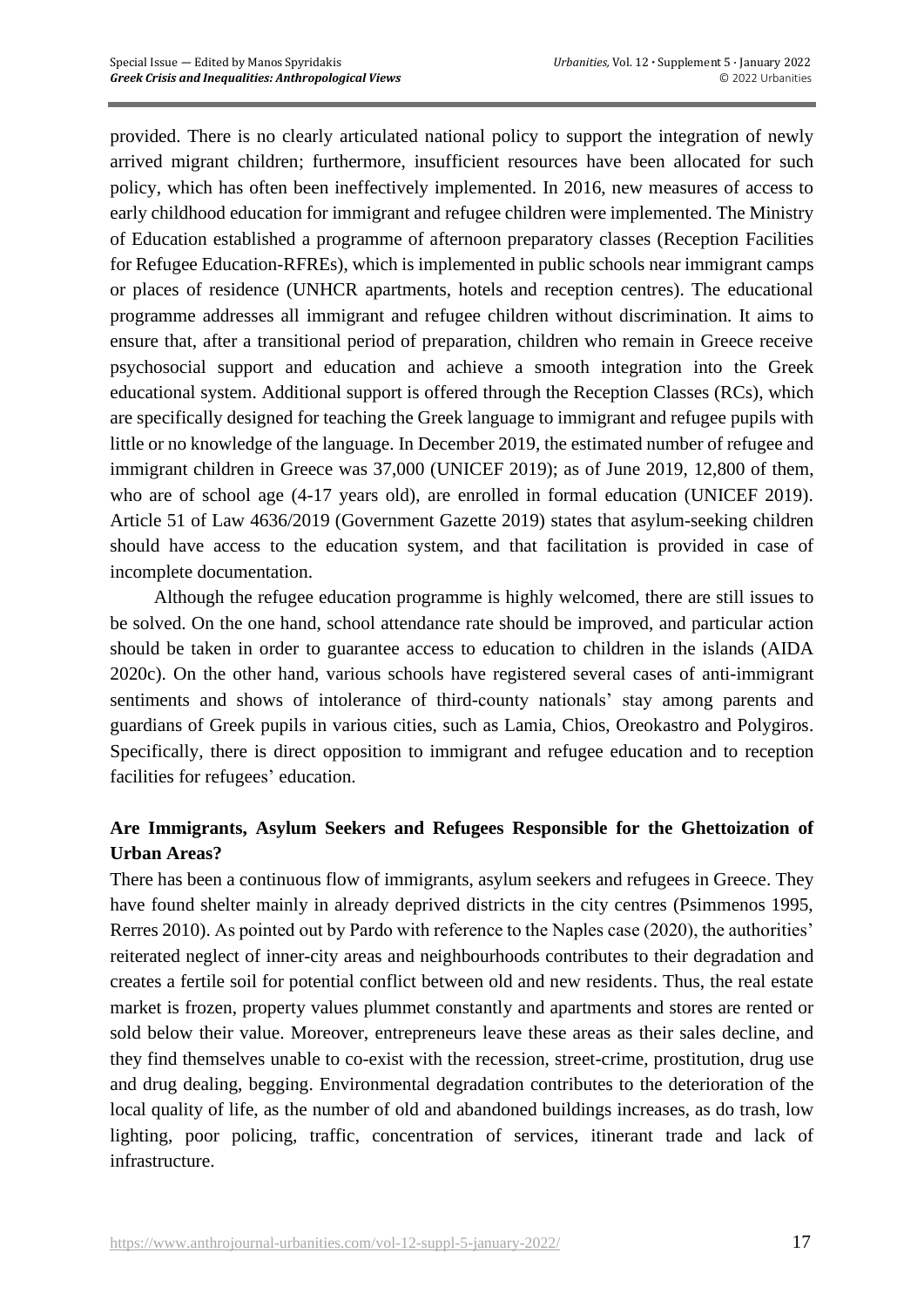Consequently, consumers' purchasing power (shrunk by the recession) is transferred to markets in the suburbs. In this context, the Control Unit of Flea Markets and Outdoor Trade carry out inspections to eradicate illegal vending; for example, the sale of fake, counterfeit, pirated and illegal merchandise and tobacco (Hellenic Ministry of Citizen Protection 2012a). At the same time, special Police operations are conducted in collaboration with the Financial and Economic Crime Unit to detect the warehouses where these items are stored (Hellenic Ministry of Citizen Protection 2012b).

During the refugee and immigrant reception crisis of 2015, numerous citizen initiatives, volunteering, squatting in uninhabited buildings, self-management, and assistance to refugees, asylum seekers and immigrants emerged in city centres, towns or public areas in the mainland and in the islands (Fouskas 2019b). Abandoned buildings have been converted into living spaces for immigrants, asylum seekers and refugees; there, men, women, families and sometimes young children are crammed into rooms and apartments in basements and warehouses that in many cases present health hazards as they lack basic facilities. Migrants from African and Asian countries live 5-40 together in abandoned apartments in the city centre or large rented rooms. They often pay high rent to owners or to the tenants from whom they sub-rent. One may reasonably assume that the profit of the owners is mostly untaxed. The lack of opportunities for interaction hinders mutual understanding among various groups and reinforce racial and ethnic stereotyping (Fong 2009: 48). Often, immigrants' petty-thieving or criminal acts of violence contribute to social polarisation and to aggression towards foreigners irrespective of nationality, gender or legal status.

#### **Are Immigrants, Asylum and Refugees Responsible for Increased Crime?**

The presence of immigrants, asylum and refugees in the country has been directly linked to crime, even though their presence is marginal. In many cases, violence is intra-community, and they are victims of criminal acts (Balatsou 2010). As migrants who engage in criminal activity (street crime, theft, burglaries, and robberies) are more visible, the image of violent criminal activity by migrants is strengthened (Tsiganou 2010: 80). It should be emphasised that the vulnerability of immigrants, the exploitation of their irregular status and the inability to enter Greece legally for work purposes, lead to an increase of organised groups' criminal activity (Balatsou 2010: 50).

There is a negative stereotypical association between immigration and crime. The equation 'illegal migrant=dangerous criminal' has become embedded in the social consciousness, leading to an incorrect supposition that there is some specific immigrant groups' ethnic predisposition to commit certain crimes (Tsiganou 2010: 81). This notion dominates even when the immigrant's legal status is regularised. Some migrant groups are overrepresented in the crime statistics (Tsiganou 2010: 81) only because they happen to be more numerous (Balatsou 2010: 50). Similar to other European contexts (Pardo 2020), the most common criminal actions in which irregular migrants are involved along with Greeks and individuals of other nationalities, or with criminal gangs of Greeks or foreigners, include drug peddling, prostitution, human trafficking, smuggling of tobacco and other merchandise (like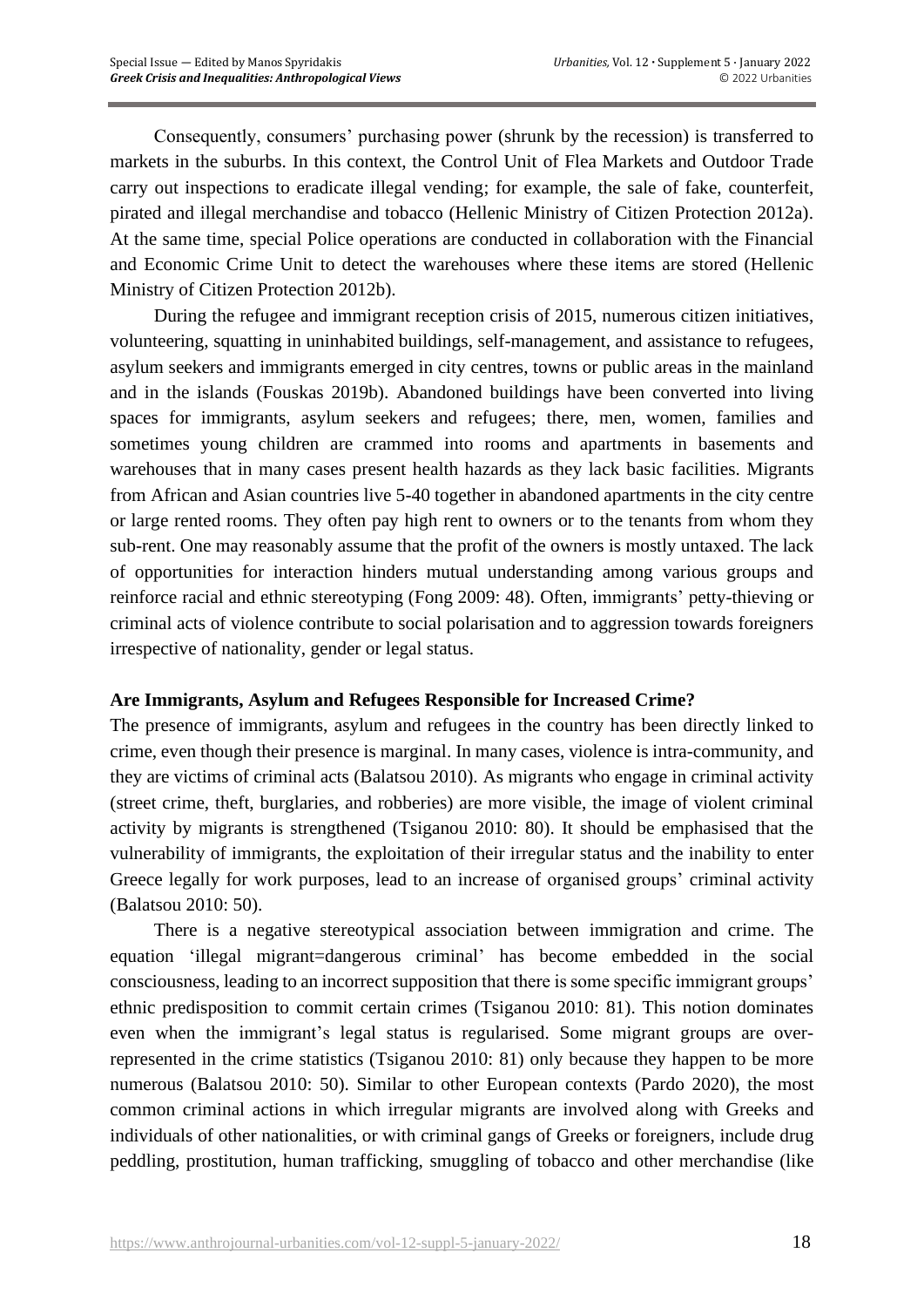CDs and DVDs), illegal vending, petty theft, pickpocketing, bag-snatching, forgery and counterfeiting, burglaries, robberies, beatings, online fraud, scams and protection rackets.

Moreover, of the 9,467 people held in the detention facilities, 5,221 (55%) are foreigners (Hellenic Ministry of Justice, September 2017). The criminal tendencies and patterns of immigrants match those of the Greeks and are incorporated into the existing underworld networks (Tsiganou 2010: 81).

One has to be careful when interpreting data on crime, concerning both Greeks and migrants. One should also be aware of the role of the media and politicians in the criminalisation process, the social construction of the migrant and the use of migrants as scapegoats (Lazaridis and Wickens 1999), which generates stigma against minorities and reinforces the fear of crime.

Racism is strongly associated with poverty in urban areas, where 'moral panic' produces the social exclusion of certain individuals — the poor, the 'other' with a different skin colour, and so on — who are demonised in the media and viewed as dangerous (Fernandes and Morte 2011: 83 and 90). The ultimate example of racist attitudes in the media reflects a widespread belief that crime is on the increase especially due to black youth and immigrants (Fernandes and Morte 2011: 90).

#### **Conclusion**

No one can ignore the social controversies, the policy inadequacies and the tragedies that accompany migration. Nor can one ignore the precarious life that immigrants, asylum seekers and refugees of both genders and all ages endure. They struggle to survive at the margins of society, while their social and human rights are encroached upon. In Greece, the escalation of migration concurred with the conversion of the country from one that sends migrants to one that receive migrants. Greek policy regulating the entry requirements for migrants, the reception mechanism and their social integration is vague and confusing and co-exists with various pressures and the inadequacy of state mechanisms.

Public opinion in Greece has wrongly been imbued with feelings of fear based on the view promoted by the media and some political parties that the country will be 'flooded by massive migration, and social cohesion will be threatened' by 'them'/'the foreigners'/'the others'/'the criminals'. That is, claims such as 'massive and sustained influx of migrants and the large volume of asylum claims could threaten social stability in Greece and security in the centres of large cities of Europe' create polarisation and intolerance to diversity while instrumentalizing the plight of thousands of migrants. However, such assertions generate multiple questions. These claims, one notes, apply to the precarious, low-status/low-wage work and undeclared employment involving the inflows of migrants, who are exploited as a cheap and flexible workforce; yet, the global economy and the formal and particularly the informal sectors of the labour market are benefiting from migrant workers.

In recent years, Manolada and other areas of rural Greece have been at the centre of several cases involving violence against immigrant workers. Such tragedies, which remind us of colonial attitudes towards natives treated as slaves, do not happen only in the agriculture sector. In the urban centres, there are numerous incidents of work accidents in construction sites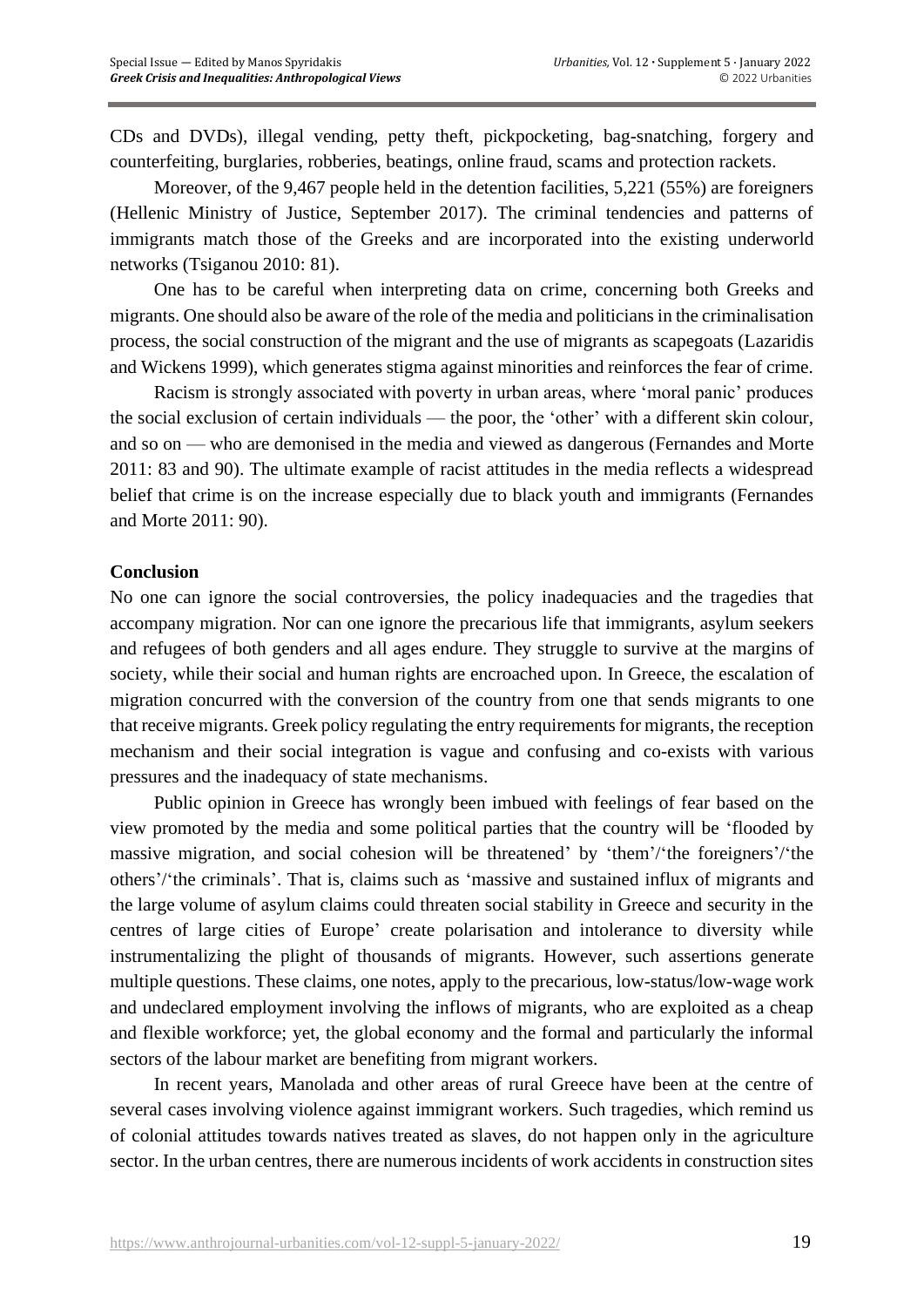and factories, as well as instances of abuse of domestic workers. In most cases, these events are not recorded or remain hidden and even if they become known, the trade unions fail to act. The membership of the Greek trade unions does not include most third-country nationals, due to the informal, marginal nature of their work; this contributes to making many migrants vulnerable in the labour market and susceptible to exploitation and precariousness in the informal economy sector. As workers from Eastern Europe, Asia or Africa who protest against poverty wages and squalid living conditions are not supported by the trade unions, their actions are unsuccessful and exposed to loopholes in the law, State indifference and fear of employers' reaction and job loss.

This is a complicated situation. The dynamics that we have outlined result in the failed integration of third-country nationals, contributing to their stigma; this stigma dominates even when their legal status is regularized, allowing immigrants to be used as scapegoats. Immigrants are often blamed for all the evils in modern Greek society, ranging from the economic crisis to unemployment and petty crime. At the same time, there is much evidence of racism and xenophobia, which have negative consequences for both Greeks and immigrants, forcing polarisation in public opinion. The increasing pressure from immigration, the prolonged targeting of immigrants and the fact that for decades the State has not taken adequate measures and has not implemented policies that promote integration and encourage peaceful coexistence and social cohesion has led to the rise of extreme-right groups and nationalism.

# **References**

- Aggelidis, D. 2017. We live our ... myth about immigrants (in Greek), Efsyn (in Greek), (published online 21 March), [https://www.efsyn.gr/ellada/dikaiomata/104102\\_zoyme](https://www.efsyn.gr/ellada/dikaiomata/104102_zoyme-ton-mytho-mas-gia-toys-metanastes)[ton-mytho-mas-gia-toys-metanastes;](https://www.efsyn.gr/ellada/dikaiomata/104102_zoyme-ton-mytho-mas-gia-toys-metanastes) accessed 1 March 2021.
- Anderson, B. 2000. *Doing the Dirty Work: The Global Politics of Domestic Labour*. London: Zed.
- Andrews, A. 2018. Anglo-Indians: Buying into Nationhood?. In I. Pardo and G. B. Prato (eds), *The Palgrave Handbook of Urban Ethnography*. New York: Palgrave Macmillan.
- Asylum Information Database (AIDA)/European Council on Refugees and Exiles (ECRE). 2020a. *Conditions in Reception Facilities: Greece. European Programme for Integration and Migration (EPIM)*, [https://www.asylumineurope.org/reports/country/greece/reception-](https://www.asylumineurope.org/reports/country/greece/reception-conditions/housing/conditions-reception-facilities)

[conditions/housing/conditions-reception-facilities;](https://www.asylumineurope.org/reports/country/greece/reception-conditions/housing/conditions-reception-facilities) accessed 1 March 2021.

- Asylum Information Database (AIDA)/European Council on Refugees and Exiles (ECRE). 2020b. *Health care: Greece. European Programme for Integration and Migration (EPIM)*, [https://www.asylumineurope.org/reports/country/greece/reception](https://www.asylumineurope.org/reports/country/greece/reception-conditions/health-care)[conditions/health-care;](https://www.asylumineurope.org/reports/country/greece/reception-conditions/health-care) accessed 1 March 2021.
- Asylum Information Database (AIDA)/European Council on Refugees and Exiles (ECRE). 2020c. *Access to Education. European Programme for Integration and Migration (EPIM)*, [https://www.asylumineurope.org/reports/country/greece/reception-](https://www.asylumineurope.org/reports/country/greece/reception-conditions/employment-and-education/access-education)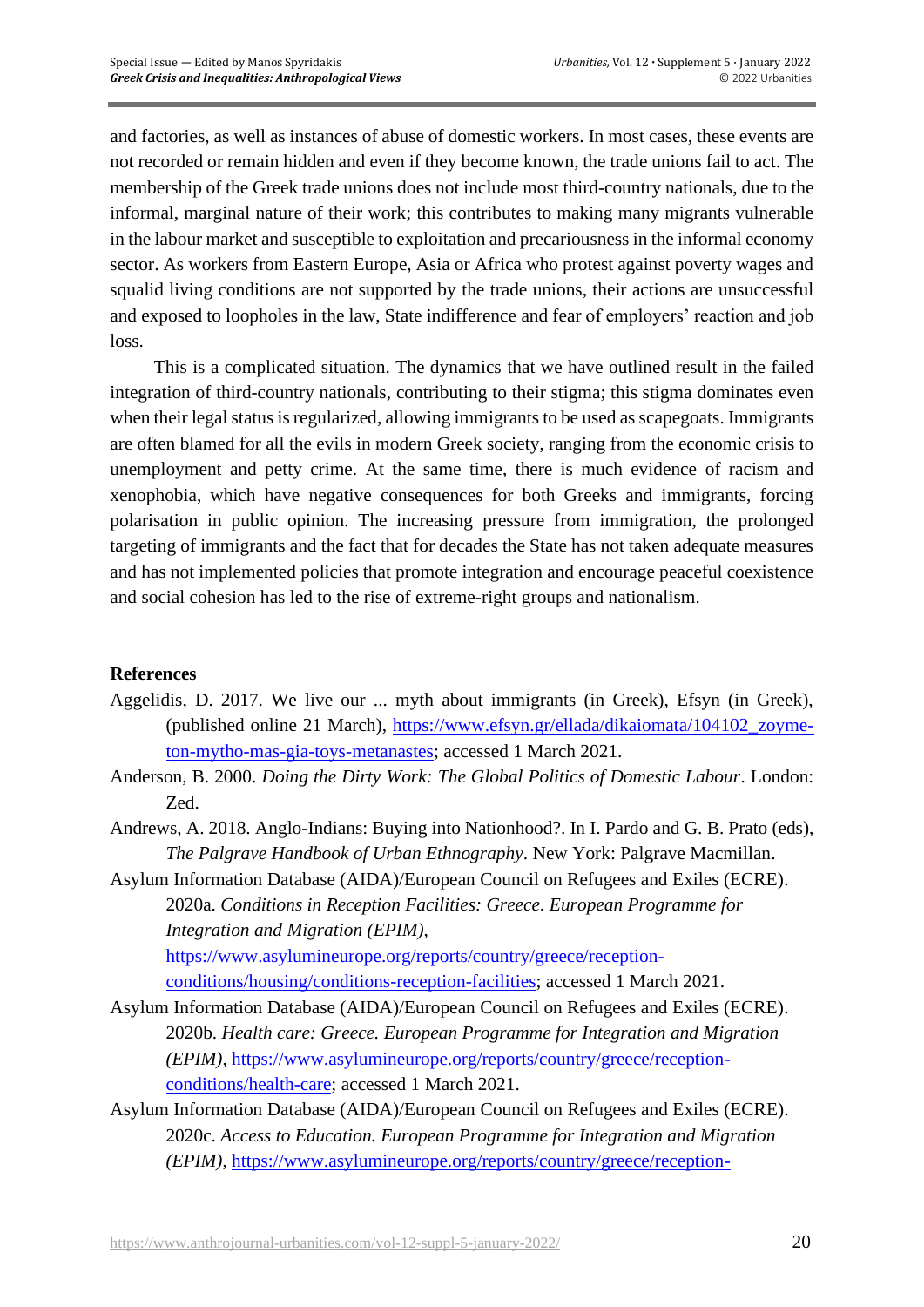[conditions/employment-and-education/access-education;](https://www.asylumineurope.org/reports/country/greece/reception-conditions/employment-and-education/access-education) accessed 1 March 2021.

- Asylum Service (AS). 2020. *Statistical Data of the Greek Asylum Service (from 07.06.2013 to 29/02/2020)*. Athens: Asylum Service, [https://migration.gov.gr/wp](https://migration.gov.gr/wp-content/uploads/2020/05/ΣΤΑΤΙΣΤΙΚΑ_ΑΔ_20200131.zip)[content/uploads/2020/05/ΣΤΑΤΙΣΤΙΚΑ\\_ΑΔ\\_20200131.zip;](https://migration.gov.gr/wp-content/uploads/2020/05/ΣΤΑΤΙΣΤΙΚΑ_ΑΔ_20200131.zip) accessed 3 March 2021.
- Avgi. 2020. They will take our jobs…, Avgi (in Greek) (published online 6 March) [https://www.avgi.gr/politiki/344332\\_tha-mas-paroyn-tis-doyleies;](https://www.avgi.gr/politiki/344332_tha-mas-paroyn-tis-doyleies) accessed 3 May 2021.
- Balatsou, Th. 2010. *Migration and Crime in the City of Trikala*. Athens: Harokopio University (in Greek).
- Burgess, S., Wilson, D. and Lupton, R. 2004. *Parallel Lives? Ethnic Segregation in the Playground and the Neighbourhood*. CMPO working paper series No. 04/094. Bristol: Centre for Market and Public Organisation, University of Bristol. [http://www.bristol.ac.uk/cmpo/publications/papers/2004/wp94.pdf;](http://www.bristol.ac.uk/cmpo/publications/papers/2004/wp94.pdf) accessed 1 March 2021.
- Choudry, Α. and Thomas, M. 2012. Organizing Migrant and Immigrant Workers in Canada. In S. Ross and L. Savage (eds), *Rethinking the Politics of Labour in Canada*. Halifax: Fernwood.
- Ciubrinskas, V. 2018. Transnational Fragmentation of Globality: Eastern-European Post-Socialist Strategies in Chicago. In I. Pardo and G. B. Prato (eds), *The Palgrave Handbook of Urban Ethnography*. New York: Palgrave Macmillan.
- da Silva, S. A. 2018. Haitians in Manaus: Challenges of the Sociocultural Process of Inclusion. In I. Pardo and G. B. Prato (eds), *The Palgrave Handbook of Urban Ethnography*. New York: Palgrave Macmillan.
- Dumčius, R., Siarova, H., Nicaise, I., Huttova, J. and Balcaite, I. 2012. *Study on educational Support for Newly Arrived Migrant Children-Final Report*. Luxembourg: EC/PPMI, 6, 8, 32 [https://op.europa.eu/en/publication-detail/-/publication/96c97b6b-a31b-4d94](https://op.europa.eu/en/publication-detail/-/publication/96c97b6b-a31b-4d94-a22a-14c0859a8bea) [a22a-14c0859a8bea;](https://op.europa.eu/en/publication-detail/-/publication/96c97b6b-a31b-4d94-a22a-14c0859a8bea) accessed 1 March 2021.
- European Commission (EC) 2015. *A European Agenda on Migration*. Brussels, EC, [https://ec.europa.eu/anti](https://ec.europa.eu/anti-trafficking/sites/antitrafficking/files/communication_on_the_european_agenda_on_migration_en.pdf)[trafficking/sites/antitrafficking/files/communication\\_on\\_the\\_european\\_agenda\\_on\\_mi](https://ec.europa.eu/anti-trafficking/sites/antitrafficking/files/communication_on_the_european_agenda_on_migration_en.pdf) [gration\\_en.pdf;](https://ec.europa.eu/anti-trafficking/sites/antitrafficking/files/communication_on_the_european_agenda_on_migration_en.pdf) accessed 1 March 2021.
- European Commission/EACEA/Eurydice. 2019. *Integrating Students from Migrant Backgrounds into Schools in Europe: National Policies and Measures. Eurydice Report*. Luxembourg: Publications Office of the European Union.
- Eurostat. 2017. *Non-EU citizens more likely to be economically inactive*. Brussels: Eurostat, [https://ec.europa.eu/eurostat/web/products-eurostat-news/-/DDN-20170720-](https://ec.europa.eu/eurostat/web/products-eurostat-news/-/DDN-20170720-1?inheritRedirect=true&) [1?inheritRedirect=true&;](https://ec.europa.eu/eurostat/web/products-eurostat-news/-/DDN-20170720-1?inheritRedirect=true&) accessed 1 March 2021.
- Eurostat. 2019. *Migration and migrant population statistics: Statistics Explained. Data extracted in March 2019*. Brussels: Eurostat, [https://ec.europa.eu/eurostat/statistics](https://ec.europa.eu/eurostat/statistics-explained/index.php/Migration_and_migrant_population_statistics)[explained/index.php/Migration\\_and\\_migrant\\_population\\_statistics;](https://ec.europa.eu/eurostat/statistics-explained/index.php/Migration_and_migrant_population_statistics) accessed 1 March 2021.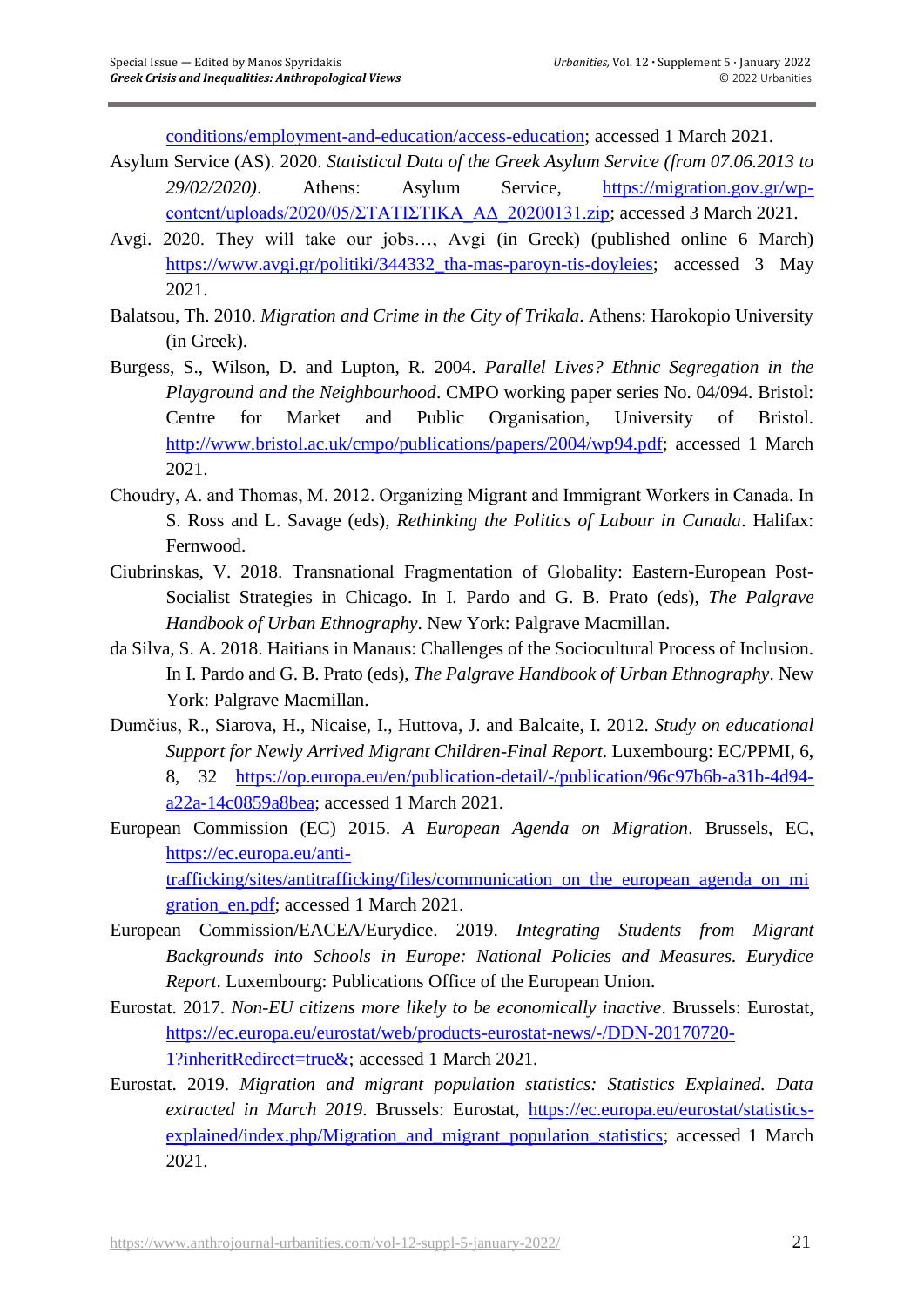Eurostat. 2020. *Migrant integration statistics - Labour market Indicators*. Brussels: Eurostat, [https://ec.europa.eu/eurostat/statistics](https://ec.europa.eu/eurostat/statistics-explained/index.php?title=Migrant_integration_statistics_%E2%80%93_labour_market_indicators)[explained/index.php?title=Migrant\\_integration\\_statistics\\_%E2%80%93\\_labour\\_mark](https://ec.europa.eu/eurostat/statistics-explained/index.php?title=Migrant_integration_statistics_%E2%80%93_labour_market_indicators)

et indicators; accessed 1 March 2020.

- Fakiolas, R. 1999. Socio-economic Effects of Immigration in Greece. *Journal of European Social Policy*, 9 (3): 211-229.
- Fernandes, M. and Morte, T. 2011. Stereotypes and Other Lies: The Media and the Construction of Racial Hatred. In I. Pardo. and G. B. Prato (eds), *Citizenship and the Legitimacy of Governance: Anthropology in the Mediterranean Region*. London: Routledge.
- Foner, N. 2012. The Social Effects of Immigration. In Μ. Rosenblum and D. Tichenor (eds), *Oxford Handbook of the Politics of International Migration*. Oxford: Oxford University Press.
- Fong, E. 2009. Immigration and its Impacts on Canadian Cities. In G. B. Prato (ed.), *Beyond Multiculturalism: Views from Anthropology*. London: Routledge.
- Fouskas, T. 2014a. The Social Effects of Irregular Migration in 21st Century Greece. *Immigration Law Review*, 13 (2-3): 284-297 (in Greek).
- Fouskas, T. 2014b. Low-Status Work Repercussions on Egyptians' Collective Organisation. *International Journal of Sociology and Social Policy*, 34 (7/8): 418-437.
- Fouskas, T. 2016a. Repercussions of Precarious, Low-Status Work Regarding Access to Healthcare Services by Immigrant Workers in Greece: Seasonal Flu or an Incurable Disease?. In J. A. Jaworski (ed.), *Advances in Sociology Research*. Volume 18. New York: Nova Science Publishers.
- Fouskas, T. 2016b. They Do Not Represent us! Repercussions of Precarious, Low-Status Work on Participation of Immigrants in Trade Unions in Greece. In J. A. Jaworski (ed.), *Advances in Sociology Research*. Volume 18. New York: Nova Science Publishers.
- Fouskas, T. 2016c. Overcoming Social Disadvantage and Inequality for Social Integration of Migrants through Education: Access to Early Childhood Education for Immigrant and Refugee Children in Greece in Times of Crisis. In J. A. Jaworski (ed.), *Advances in Sociology Research*. Volume 26. New York: Nova Science Publishers.
- Fouskas, T. 2017. EU societies divided in unity? The changing influx of asylum seekers in 2014-2016 in Greece and the EU Member States' societies disunity due to the impact of the migration and refugee crisis. *European Politeia*, 5 (1-2): 123-169.
- Fouskas, T. 2019a. (Un)Maid in Greece: Repercussions of Precarious, Low-status Work on Family and Community Networks of Solidarity of Migrant Filipina Live-in Domestic Workers and Race Discrimination at Work. In J. Vassilopoulou, J. Brabet and V. Showunmi (eds), *Race Discrimination and Management of Ethnic Diversity and Migration at Work*. Bingley: Emerald Publishing Limited.
- Fouskas, T. 2019b. Unravelling solidarity and hostility: Mobilizations concerning migrants, asylum seekers and refugees in anti-migrant times in Greece. In A. Rea, M. Martiniello, A. Mazzola and B. Meuleman (eds), *The Refugee Reception Crisis in Europe: Polarized Opinions and Mobilizations*. Brussels: Éditions de l' Université de Bruxelles.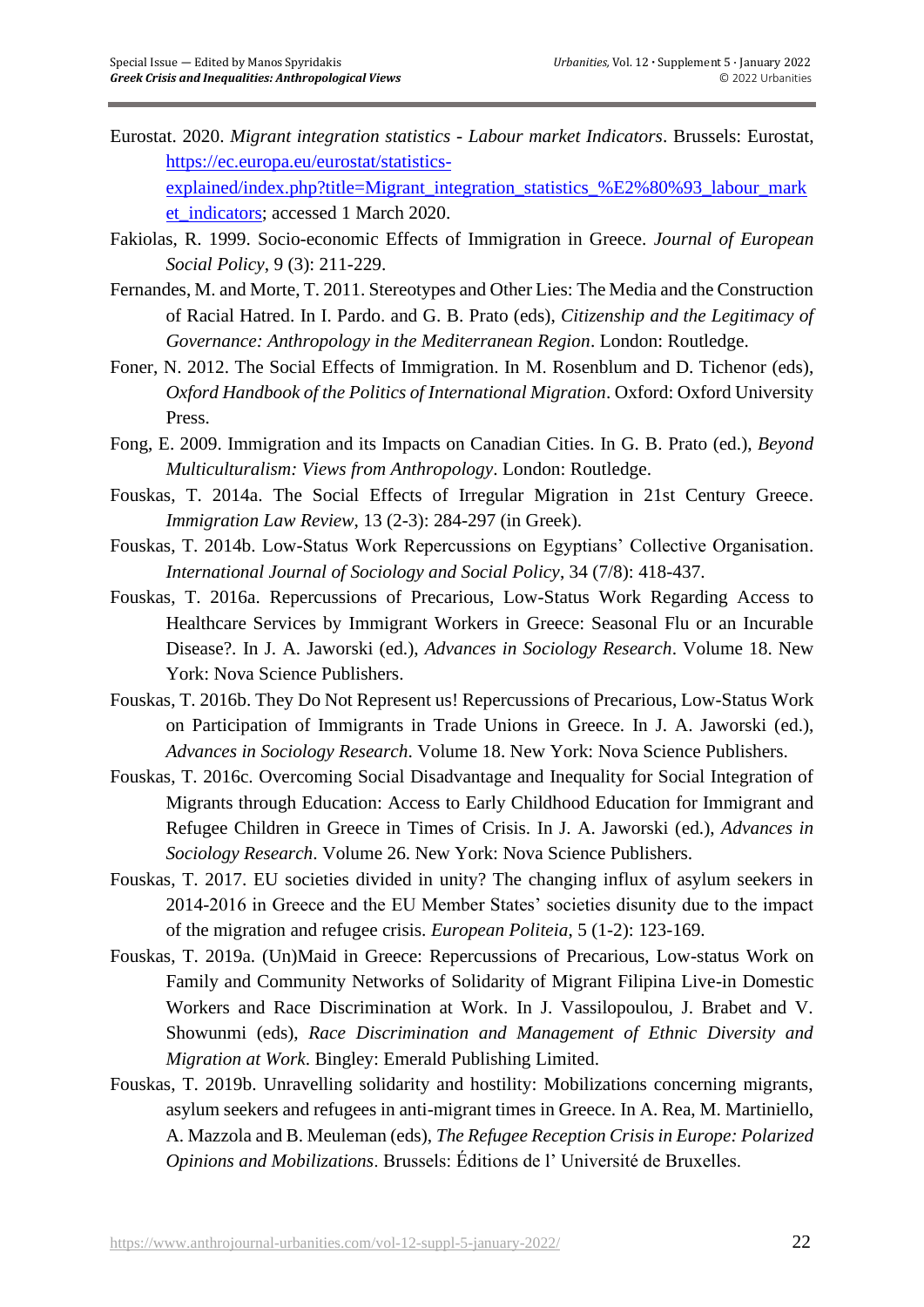- Fouskas, T. and V. Tsevrenis Eds. 2014. *Contemporary Immigration in Greece: A Sourcebook*. Athens: European Public Law Organization (EPLO) Publications.
- Fouskas, T., Hatzopoulos, V., Grigoriou, P., Karabelias, G., Tsobanoglou, G., de Maio, A., Kazanas, K., and Mine, F. 2018. Labour market integration of third-country nationals in EU member states. Athens: European Public Law Organization (EPLO)/Hellenic Ministry for Migration Policy/European Commission/European Migration Network, [http://emn.immigration.gov.gr/en/repository/send/25-2018/67-emn-study-1-2018](http://emn.immigration.gov.gr/en/repository/send/25-2018/67-emn-study-1-2018-labour-market-integration-of-third-country-nationals-in-eu-member-states) [labour-market-integration-of-third-country-nationals-in-eu-member-states;](http://emn.immigration.gov.gr/en/repository/send/25-2018/67-emn-study-1-2018-labour-market-integration-of-third-country-nationals-in-eu-member-states) accessed 1 March 2021.
- Fouskas, T., Hatzopoulos, V., Grigoriou, P., Karabelias, G., de Maio, A., Mine, F., Tsigka, V., Chalkidi, A and Voulgari, D. 2019a. Annual Report 2018 on Migration and Asylum in Greece: National Report: Part 2. Athens: European Public Law Organization (EPLO)/Hellenic Ministry for Migration Policy/European Commission/European Migration Network, [https://ec.europa.eu/home](https://ec.europa.eu/home-affairs/sites/homeaffairs/files/12_greece_arm_part2_2018_en.pdf)[affairs/sites/homeaffairs/files/12\\_greece\\_arm\\_part2\\_2018\\_en.pdf;](https://ec.europa.eu/home-affairs/sites/homeaffairs/files/12_greece_arm_part2_2018_en.pdf) accessed 1 March 2021.
- Fouskas, T., Gikopoulou, P., Ioannidi, E. and Koulierakis, G., 2019b. Gender, transnational female migration and domestic work in Greece: An intersectional review of sociological research on access of female migrants to labor, healthcare and community associations. *Collectivus*: Special Issue, *Migrations and gender from a transnational perspective*, 6 (1): 101-131.
- Fouskas, T., Sidiropoulos, S. and Vozikis, A. 2019c. Leaving no one out? Public health aspects of migration: Health risks, responses and accessibility by asylum seekers, refugees and migrants in Greece. *International Journal of Health Research and Innovation*, 7 (1): 13- 28.
- Giordano, C. 2018. Imagined Multiculturalism in a Malaysian Town: Ideological Constructions and Empirical Evidences. In I. Pardo and G. B. Prato (eds), *The Palgrave Handbook of Urban Ethnography*. New York: Palgrave Macmillan.
- Glorius, B. 2018. Public opinion on Immigration and Refugees and Patterns of Politicization. Chemnitz: CEASEVAL,

[http://ceaseval.eu/publications/06\\_Glorius\\_Public\\_opinion\\_on\\_immigration.pdf;](http://ceaseval.eu/publications/06_Glorius_Public_opinion_on_immigration.pdf) accessed 1 March 2020.

- Government Gazette. 2016. Law 4368/2016. Article 33: Health coverage of uninsured and vulnerable social groups. Athens: National Printing Office (in Greek), [http://asylo.gov.gr/wp-content/uploads/2020/02/φεκ-ΠΑΑΥΠΑ.pdf;](http://asylo.gov.gr/wp-content/uploads/2020/02/φεκ-ΠΑΑΥΠΑ.pdf) accessed 1 March 2021.
- Government Gazette. 2019. Law 4636/2019: On International Protection and other provisions. Athens: National Printing Office (in Greek), [https://www.moh.gov.gr/articles/health/anaptyksh-monadwn-ygeias/3999-prosbash](https://www.moh.gov.gr/articles/health/anaptyksh-monadwn-ygeias/3999-prosbash-twn-anasfalistwn-sto-dhmosio-systhma-ygeias?fdl=10014)[twn-anasfalistwn-sto-dhmosio-systhma-ygeias?fdl=10014;](https://www.moh.gov.gr/articles/health/anaptyksh-monadwn-ygeias/3999-prosbash-twn-anasfalistwn-sto-dhmosio-systhma-ygeias?fdl=10014) accessed 1 March 2021.
- Government Gazette. 2020. Joint Ministerial Decision for Provisional Number of Insurance and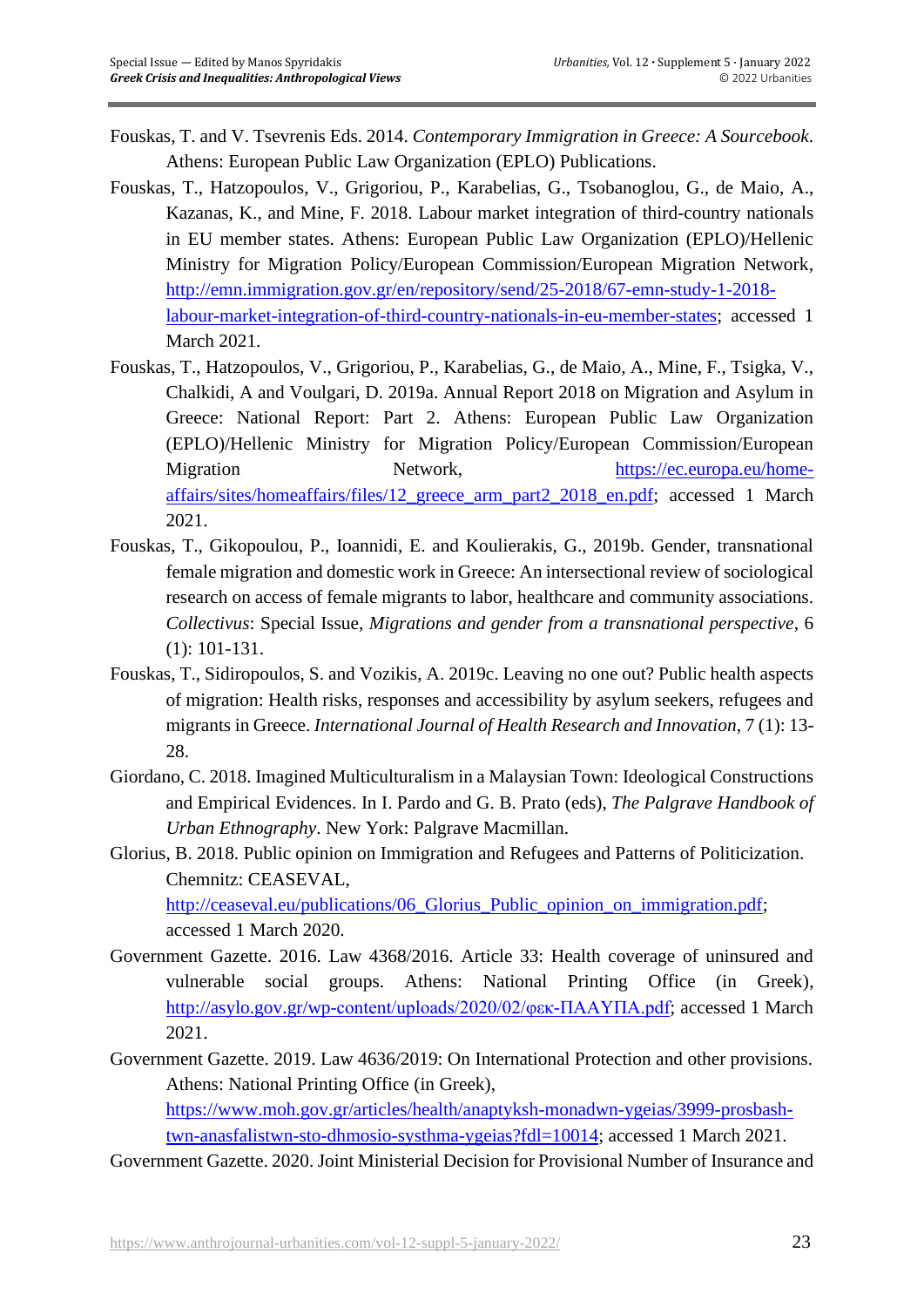Healthcare of a Foreigner. Athens: National Printing Office (in Greek), [http://asylo.gov.gr/wp-content/uploads/2020/02/φεκ-ΠΑΑΥΠΑ.pdf;](http://asylo.gov.gr/wp-content/uploads/2020/02/φεκ-ΠΑΑΥΠΑ.pdf) accessed 1 March 2021.

- Greenhill, K. M. 2016. Open Arms Behind Barred Doors: Fear, Hypocrisy and Policy Schizophrenia in the European Migration Crisis. *European Law Journal*, 22: 317-332.
- Grillo, R. 2002. Integration and the Politics of Recognizing Difference in Italy. In R. Grillo and J. Pratt (eds), *The Politics of Recognizing Difference: Multiculturalism Italian Style*. Aldershot: Ashgate.
- Hellenic Centre for Disease Control and Prevention (HCDCD/KEELPNO). 2012. Intervention Project in the Historical Centre of Athens. In: *Hellenic Ministry of Health/Office of Parliamentary Control, Answer to the Question: Programmatic Convention of the Hellenic Ministry of Health and the Municipality of Athens/ANS 699/03/08/2012*. Athens: Hellenic Ministry of Health/Office Parliamentary Control (in Greek), [https://www.hellenicparliament.gr/UserFiles/67715b2c-ec81-4f0c-ad6a-](https://www.hellenicparliament.gr/UserFiles/67715b2c-ec81-4f0c-ad6a-476a34d732bd/7737577.pdf)[476a34d732bd/7737577.pdf;](https://www.hellenicparliament.gr/UserFiles/67715b2c-ec81-4f0c-ad6a-476a34d732bd/7737577.pdf) accessed 1 March 2021.
- Hellenic Ministry of Citizen Protection. 2012a. *On the Minister's statements on combating illegal trade*. Parliamentary Control Office: No.10494. Athens: Hellenic Parliament (in Greek), [https://www.hellenicparliament.gr/UserFiles/67715b2c-ec81-4f0c-ad6a-](https://www.hellenicparliament.gr/UserFiles/67715b2c-ec81-4f0c-ad6a-476a34d732bd/8094282.pdf)[476a34d732bd/8094282.pdf;](https://www.hellenicparliament.gr/UserFiles/67715b2c-ec81-4f0c-ad6a-476a34d732bd/8094282.pdf) accessed 1 March 2021.
- Hellenic Ministry of Citizen Protection. 2012b. *Controls and measures to combat cross-border illegal trade*. Parliamentary Control Office: No.8256. Athens: Hellenic Parliament (in Greek), [https://www.hellenicparliament.gr/Koinovouleftikos-Elenchos/Mesa-](https://www.hellenicparliament.gr/Koinovouleftikos-Elenchos/Mesa-Koinovouleutikou-Elegxou?pcm_id=96a8794e-f31a-44dd-bc58-7b494ebe9c7a)[Koinovouleutikou-Elegxou?pcm\\_id=96a8794e-f31a-44dd-bc58-7b494ebe9c7a;](https://www.hellenicparliament.gr/Koinovouleftikos-Elenchos/Mesa-Koinovouleutikou-Elegxou?pcm_id=96a8794e-f31a-44dd-bc58-7b494ebe9c7a) accessed 1 March 2021.
- Hellenic Ministry of Justice. 2017. *Special Permanent Committee on Penitentiary System and Other Structures on Imprisonment of Prisoners*. Athens: Hellenic Parliament (in Greek), [https://www.hellenicparliament.gr/Koinovouleftikos-Elenchos/Mesa-](https://www.hellenicparliament.gr/Koinovouleftikos-Elenchos/Mesa-Koinovouleutikou-Elegxou?pcm_id=e40893eb-fb69-47bc-8053-a6ce001f22f0)[Koinovouleutikou-Elegxou?pcm\\_id=e40893eb-fb69-47bc-8053-a6ce001f22f0;](https://www.hellenicparliament.gr/Koinovouleftikos-Elenchos/Mesa-Koinovouleutikou-Elegxou?pcm_id=e40893eb-fb69-47bc-8053-a6ce001f22f0) accessed 1 March 2021.
- Hellenic Statistical Authority (ELSTAT). 2014. *Population and Housing Census*. Athens: ELSTAT, [https://bit.ly/2JmA0yw;](https://bit.ly/2JmA0yw) accessed 1 March 2021.
- Imerisia. 2015. The Greeks teach solidarity to the whole world. 25 October (in Greek) [http://goo.gl/NNGJ6f;](http://goo.gl/NNGJ6f) accessed 1 March 2021.
- IN.GR. 2002. Parents are worried, students are more tolerant of the presence of foreigners in Greece. IN.GR, 19 March (in Greek), [https://www.in.gr/2002/03/19/greece/anisyxoi-oi](https://www.in.gr/2002/03/19/greece/anisyxoi-oi-goneis-pio-anektikoi-oi-mathites-gia-tin-paroysia-allodapwn-stin-ellada/)[goneis-pio-anektikoi-oi-mathites-gia-tin-paroysia-allodapwn-stin-ellada/;](https://www.in.gr/2002/03/19/greece/anisyxoi-oi-goneis-pio-anektikoi-oi-mathites-gia-tin-paroysia-allodapwn-stin-ellada/) accessed 1 March 2021.
- International Organization for Migration (IOM). 2017. *Missing Migrants Project*. Geneva: IOM, [https://missingmigrants.iom.int/;](https://missingmigrants.iom.int/) accessed 1 March 2021.
- Joly, D. 2000. Some Structural Effects of Migration on Receiving and Sending Countries. *International Migration*, 38 (5): 25-40.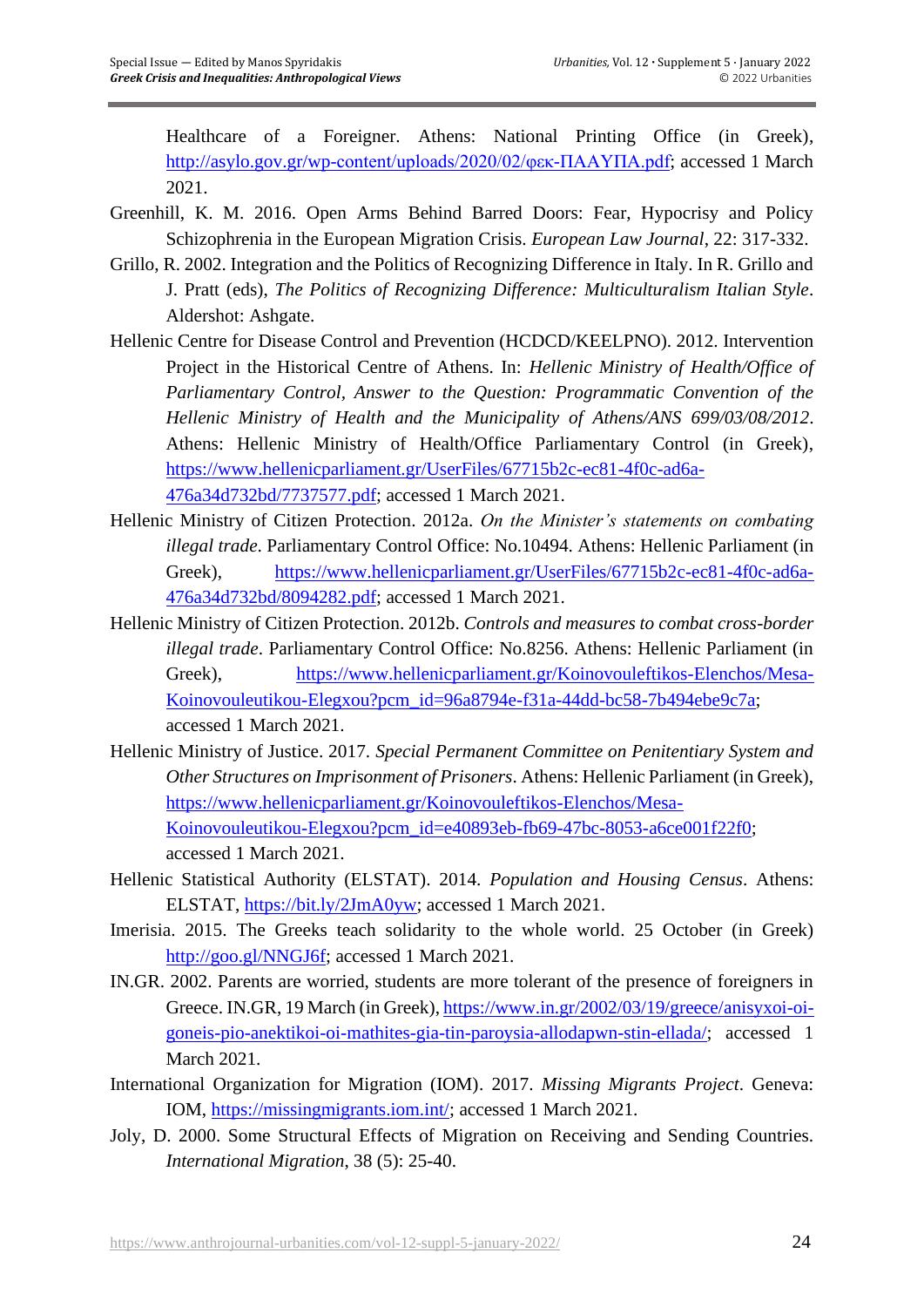- Kathimerini. 2003. …and harsh with the foreigners, 6 November (in Greek), [https://www.kathimerini.gr/society/167014/kai-skliroi-me-toys-allodapoys/;](https://www.kathimerini.gr/society/167014/kai-skliroi-me-toys-allodapoys/) accessed 1 March 2021.
- Kathimerini. 2009. Tension in Athens stoked up. 25 May, [http://www.ekathimerini.com/63488/article/ekathimerini/news/tension-in-athens](http://www.ekathimerini.com/63488/article/ekathimerini/news/tension-in-athens-stoked-up)[stoked-up;](http://www.ekathimerini.com/63488/article/ekathimerini/news/tension-in-athens-stoked-up) accessed 1 March 2021.
- Kathimerini. 2010. Safety rules ignored in cleaner's fatal fall. 28 December, [http://www.ekathimerini.com/131289/article/ekathimerini/news/safety-rules-ignored](http://www.ekathimerini.com/131289/article/ekathimerini/news/safety-rules-ignored-in-cleaners-fatal-fall)[in-cleaners-fatal-fall;](http://www.ekathimerini.com/131289/article/ekathimerini/news/safety-rules-ignored-in-cleaners-fatal-fall) accessed 1 March 2021.
- Kathimerini. 2013. Migrant workers shot by bosses at Manolada farm. 17 April, [http://www.ekathimerini.com/150459/article/ekathimerini/news/migrant-workers](http://www.ekathimerini.com/150459/article/ekathimerini/news/migrant-workers-shot-by-bosses-at-manolada-farm)[shot-by-bosses-at-manolada-farm;](http://www.ekathimerini.com/150459/article/ekathimerini/news/migrant-workers-shot-by-bosses-at-manolada-farm) accessed 1 March 2021.
- Kathimerini. 2017. Lesvos on strike in protest against becoming migrant 'prison'. 20 November, [http://www.ekathimerini.com/223435/article/ekathimerini/news/lesvos-on](http://www.ekathimerini.com/223435/article/ekathimerini/news/lesvos-on-strike-in-protest-against-becoming-migrant-prison)[strike-in-protest-against-becoming-migrant-prison;](http://www.ekathimerini.com/223435/article/ekathimerini/news/lesvos-on-strike-in-protest-against-becoming-migrant-prison) accessed 1 March 2021.
- Kathimerini. 2020a. NGOs urge Greek gov't to restore health coverage for migrants. 22 January, [http://www.ekathimerini.com/248700/article/ekathimerini/news/ngos-urge](http://www.ekathimerini.com/248700/article/ekathimerini/news/ngos-urge-greek-govt-to-restore-health-coverage-for-migrants)[greek-govt-to-restore-health-coverage-for-migrants;](http://www.ekathimerini.com/248700/article/ekathimerini/news/ngos-urge-greek-govt-to-restore-health-coverage-for-migrants) accessed 1 March 2021.
- Kathimerini. 2020b. Migrants clash with police at protest rally on Lesvos. 3 February, [http://www.ekathimerini.com/249126/article/ekathimerini/news/migrants-clash-with](http://www.ekathimerini.com/249126/article/ekathimerini/news/migrants-clash-with-police-at-protest-rally-on-lesvos)[police-at-protest-rally-on-lesvos;](http://www.ekathimerini.com/249126/article/ekathimerini/news/migrants-clash-with-police-at-protest-rally-on-lesvos) accessed 1 March 2021.
- Kathimerini. 2020c. Greece to grant provisional social security number to asylum seekers. 3 February, [https://www.ekathimerini.com/249145/article/ekathimerini/news/greece-to](https://www.ekathimerini.com/249145/article/ekathimerini/news/greece-to-grant-provisional-social-security-number-to-asylum-seekers)[grant-provisional-social-security-number-to-asylum-seekers;](https://www.ekathimerini.com/249145/article/ekathimerini/news/greece-to-grant-provisional-social-security-number-to-asylum-seekers) accessed 1 March 2021.
- Kathimerini. 2020d. They are coming to alter our culture…, (in Greek). 1 February, [https://www.kathimerini.gr/opinion/1062948/erchontai-na-alloiosoyn-ton-politismo](https://www.kathimerini.gr/opinion/1062948/erchontai-na-alloiosoyn-ton-politismo-mas/)[mas/;](https://www.kathimerini.gr/opinion/1062948/erchontai-na-alloiosoyn-ton-politismo-mas/) accessed 1 March 2021.
- Lazaridis, G. and Wickens, E. 1999. Us and the Οthers. *Annals of Tourism Research*, 26 (3): 632-655.
- Leontitsis, V. and Tsagroni 2020. *Comparative Analysis of the Integration of Immigrants and Refugees in Greece*. Athens: Dianeosis (in Greek), [https://www.dianeosis.org/wp](https://www.dianeosis.org/wp-content/uploads/2020/01/immigration_report_final.pdf)[content/uploads/2020/01/immigration\\_report\\_final.pdf;](https://www.dianeosis.org/wp-content/uploads/2020/01/immigration_report_final.pdf) accessed 1 March 2021.
- Martzoukos, V. 2011. Demography and Immigration. *Debates*, 65: 8-15 (in Greek).
- Mazzola, A. and Martiniello, M. 2020. How Covid-19 breaks down solidarity with migrants. *The Conversation*, [https://theconversation.com/how-covid-19-breaks-down-solidarity](https://theconversation.com/how-covid-19-breaks-down-solidarity-with-migrants-135355)[with-migrants-135355;](https://theconversation.com/how-covid-19-breaks-down-solidarity-with-migrants-135355) accessed 12 April 2021.
- Ministry for Migration Policy (MMP) 2020. *Monthly Statistics*. Athens, Ministry for Migration Policy,

[http://www.immigration.gov.gr/documents/20182/45177/StatsMetan\\_20200131.zip/ad](http://www.immigration.gov.gr/documents/20182/45177/StatsMetan_20200131.zip/adddf678-d929-4f44-a429-f0f9517eef0d) [ddf678-d929-4f44-a429-f0f9517eef0d;](http://www.immigration.gov.gr/documents/20182/45177/StatsMetan_20200131.zip/adddf678-d929-4f44-a429-f0f9517eef0d) accessed 1 March 2021.

Ministry of Citizen Protection/National Coordination Center for Border Control, Immigration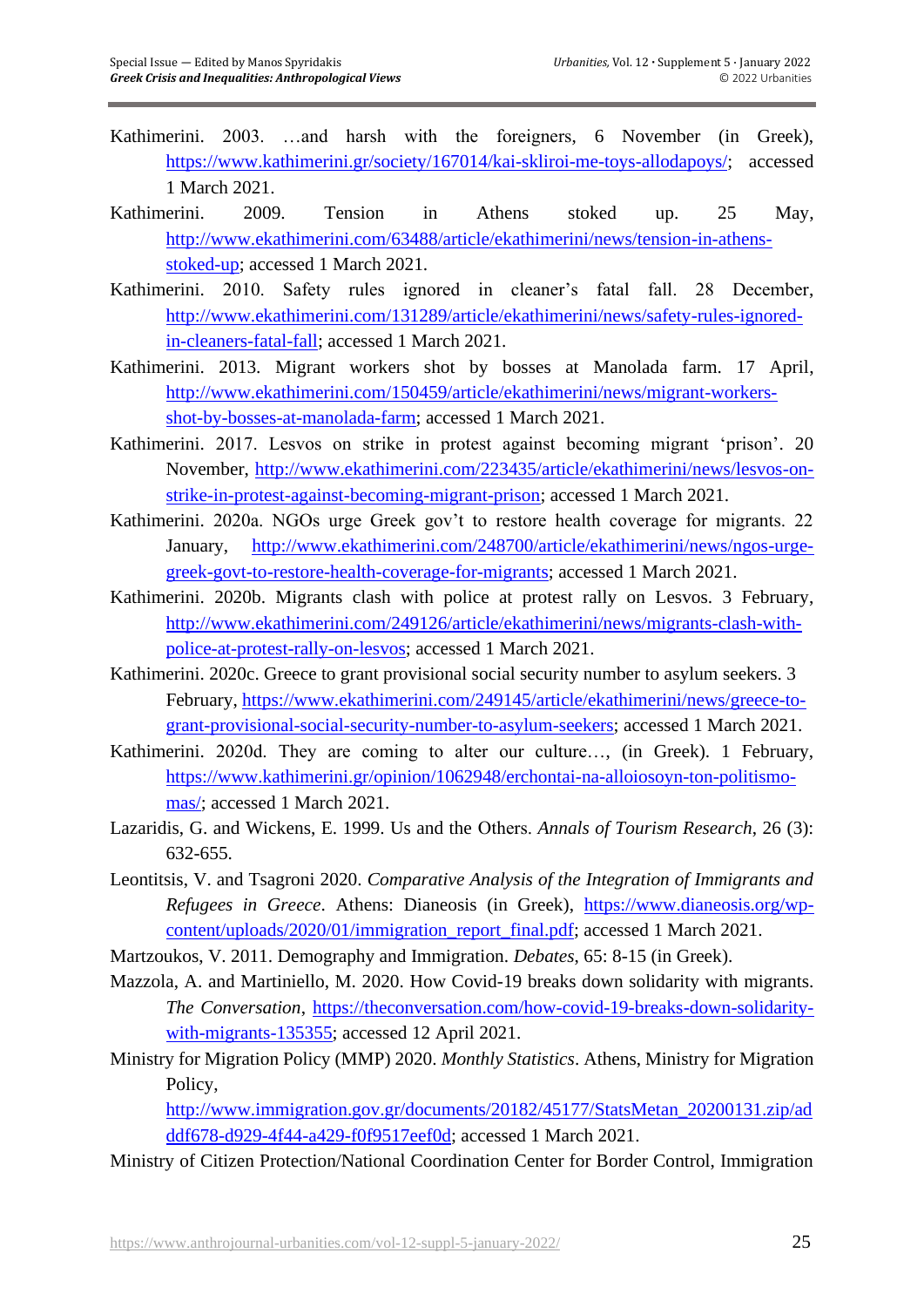and Asylum (NCCBCIA). 2020. *National Situational Picture Regarding the Islands at Eastern Aegean Sea (27/2/2020)*. Athens: NCCBCIA, [https://infocrisis.gov.gr/8010/national-situational-picture-regarding-the-islands-at](https://infocrisis.gov.gr/8010/national-situational-picture-regarding-the-islands-at-eastern-aegean-sea-27-2-2020/?lang=en)[eastern-aegean-sea-27-2-2020/?lang=en;](https://infocrisis.gov.gr/8010/national-situational-picture-regarding-the-islands-at-eastern-aegean-sea-27-2-2020/?lang=en) accessed 1 March 2021.

- Naftemporiki. 2020. TRAINOSE: Clarifications for an incident with a 48-year-old passenger from Cameroon (in Greek), <https://m.naftemporiki.gr/story/1625887>
- Nail, T. 2016. A Tale of Two Crises: Migration and Terrorism after the Paris Attacks. *Studies in Ethnicity and Nationalism*, 16: 158-167.
- National Centre for Social Solidarity (NCSS). 2020. *Situation Update: Unaccompanied Children (UAC) in Greece*. 15 January, Athens, National Centre for Social Solidarity (NCSS), [https://www.e-pronoia.gr/sites/default/files/ekka\\_dashboard\\_15-1-2020.pdf;](https://www.e-pronoia.gr/sites/default/files/ekka_dashboard_15-1-2020.pdf) accessed 1 March 2021.
- OECD/European Union. 2015. Labour market outcomes of immigrants. In *OECD/European Union, Indicators of Immigrant Integration 2015: Settling*. Paris/European Union, Brussels: OECD Publishing.
- Ohndorf, W. 1989. Social Effects of Migration in Receiving Countries. *International Migration*, 27 (2): 209-216.
- Onisenko, K. 2010. The communities of foreigners in Athens, *Kathimerini* (in Greek). 17 October, [https://www.kathimerini.gr/society/408142/oi-paroikies-allodapon-stin](https://www.kathimerini.gr/society/408142/oi-paroikies-allodapon-stin-athina/)[athina/;](https://www.kathimerini.gr/society/408142/oi-paroikies-allodapon-stin-athina/) accessed 1 March 2021.
- Pardo, I. 2020. A Botched Urban Change: A Case-Study from Central Naples. In *Ethnographies of Urbanity in Flux: Theoretical Reflections*, Special Issue edited by I. Pardo, G. B. Prato and J. Rosbrook-Thompson, *Urbanities-Journal of Urban Ethnography*, 10 (Supplement 3): 13-32.
- Parreñas, R. S. 2000. Migrant Filipina Domestic Workers and the International Division of Reproductive Labor. *Gender and Society*, 14 (4): 560-581.
- Portes, Α. Castells M. and Benton, L. eds. 1989. *The Informal Economy Studies in Advanced and Less Developing Countries*. Baltimore: John Hopkins University Press.
- Poulakidakos, S. 2018. The Greek public discourse on immigration: The merchants of conditional humanism. *Science and Society: A Review of Political and Ethical Theory*, 37: 109-138.
- Prato, G. B. 2009a. Introduction Beyond Multiculturalism: Anthropology at the Intersections Between the Local, the National and the Global. In G. B. Prato (ed.), *Beyond Multiculturalism: Views from Anthropology*. London: Routledge.
- Prato, G. B. 2009b. Minorities in Italy: The Cases of Arbëresh and Albanian Migrations. In G. B. Prato (ed.), *Beyond Multiculturalism: Views from Anthropology*. London: Routledge.
- Prato, G. B. 2020. Changing Cities: Migrations and New Urbanities in Contemporary Europe. In *Ethnographies of Urbanity in Flux*, Special Issue edited by I. Pardo, G. B. Prato and J. Rosbrook-Thompson, *Urbanities-Journal of Urban Ethnography*, 10 (Supplement 3): 33-50.
- Psimmenos, Ι. 1995. *Migration from the Balkans*. Athens: Papazisi (in Greek).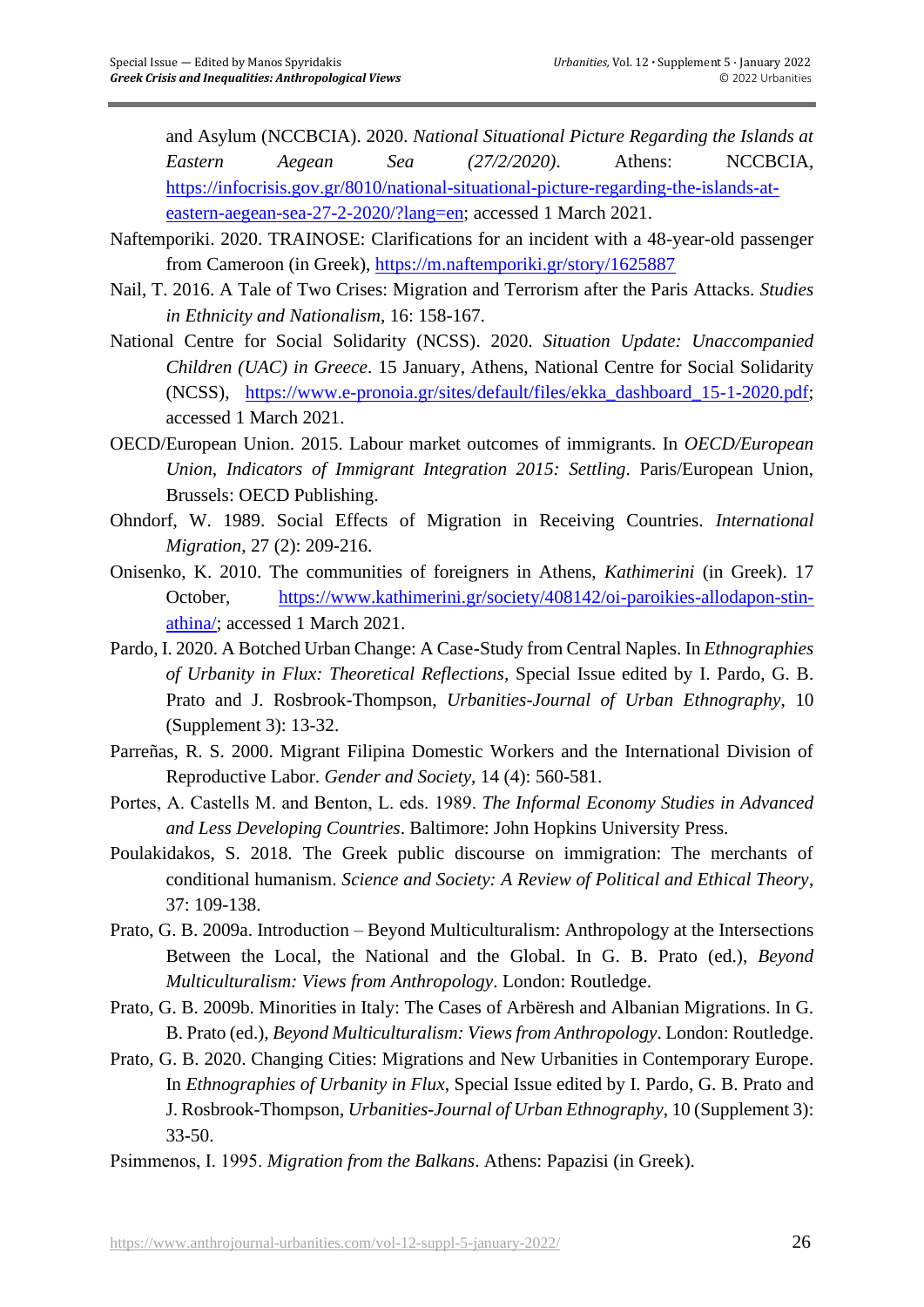- Psimmenos, I. 2007. Work Culture and Migrant Women's Welfare Marginalization. *Greek Review of Social Research*, 124 (3): 9-33.
- Psimmenos, I. 2011. The Welfare Orientations of Immigrant Domestic Workers in Greece. *Greek Review of Social Research*, 136 (3): 225-248.
- Psimmenos, I. and Kassimati, Κ. 2003. Immigration Control Pathways: Organizational Culture and Work Values of Greek Welfare Officers. *Journal of Ethnic and Migration Studies*, 29 (2): 337-371.
- Public Issue. 2017. A. Census of refugees in the center reception of Eleonas, B. The attitudes of the residents of the Municipality Athenians towards refugees and immigrants. Athens: Public Issue (in Greek), [https://www.publicissue.gr/wp](https://www.publicissue.gr/wp-content/uploads/2017/10/AORI_presentation.pdf)[content/uploads/2017/10/AORI\\_presentation.pdf;](https://www.publicissue.gr/wp-content/uploads/2017/10/AORI_presentation.pdf) accessed 1 March 2021.
- Racist Violence Recording Network (RVRN), 2018. *Annual Reports 2018*. Athens: RVRN, [http://rvrn.org/wp-content/uploads/2019/04/RVRN\\_report\\_2018en.pdf;](http://rvrn.org/wp-content/uploads/2019/04/RVRN_report_2018en.pdf) accessed 1 March 2021.
- Rerres, Κ. 2010. *The Ghettoization of the Historic Center of Athens*. Athens: RIT/CMCA (in Greek), https://www.grhotels.gr/wp-content/uploads/2019/07/24 Gheto 00.pdf; accessed 1 March 2021.
- Romaniszyn, K. 1996. The Invisible Community. *New Community*, 22 (2): 321-333.
- Rosbrook-Thompson, J. and Armstrong, G. 2018. The Beginnings and the Ends: A 'Superdiverse' London Housing Estate. In I. Pardo and G. B. Prato (eds), *The Palgrave Handbook of Urban Ethnography*. Palgrave Macmillan.
- Schneider, F. and Williams, C. 2013 The Shadow Economy. London: *IEA*, 52-96 [http://www.iea.org.uk/sites/default/files/publications/files/IEA%20Shadow%20Econo](http://www.iea.org.uk/sites/default/files/publications/files/IEA%20Shadow%20Economy%20web%20rev%207.6.13.pdf) [my%20web%20rev%207.6.13.pdf;](http://www.iea.org.uk/sites/default/files/publications/files/IEA%20Shadow%20Economy%20web%20rev%207.6.13.pdf) accessed 1 March 2021.
- Sedmak, M. 2011. Displacement of Citizenship: The Multicultural Reality of Slovene Istria. In I. Pardo and G. B. Prato (eds), *Citizenship and the Legitimacy of Governance: Anthropology in the Mediterranean Region*. London: Routledge.
- Smith, H. 2015. Shocking images of drowned Syrian boy show tragic plight of refugees. *The Guardian*, 2 September, [https://www.theguardian.com/world/2015/sep/02/shocking](https://www.theguardian.com/world/2015/sep/02/shocking-image-of-drowned-syrian-boy-shows-tragic-plight-of-refugees)[image-of-drowned-syrian-boy-shows-tragic-plight-of-refugees;](https://www.theguardian.com/world/2015/sep/02/shocking-image-of-drowned-syrian-boy-shows-tragic-plight-of-refugees) accessed 1 March 2021.
- Spyridakis M., Christodoulou M. and Giannakopoulou E. 2020. Intergenerational transformations of vulnerability: Life trajectories of Albanian migrants in Athens. In T. Fouskas (ed.), *Immigrants, Asylum Seekers and Refugees in Times of Crises: International Perspectives*. Athens: European Public Law Organization Publications.
- Syrigos, A. 2011. Greece: The Challenges of Illegal Immigration. In V. Novotny (ed.), *Opening the Door?* Brussels: CES.
- Ta Nea. 2020. Arrest of 42-year-old for racist posting 'Wanted Dear or Alive' (in Greek), [https://www.tanea.gr/2020/08/13/greece/syllipsi-42xronou-gia-ratsistiki-anartisi](https://www.tanea.gr/2020/08/13/greece/syllipsi-42xronou-gia-ratsistiki-anartisi-katazitountai-zontanoi-i-nekroi/)[katazitountai-zontanoi-i-nekroi/;](https://www.tanea.gr/2020/08/13/greece/syllipsi-42xronou-gia-ratsistiki-anartisi-katazitountai-zontanoi-i-nekroi/) accessed 1 March 2021.
- The TOC. 2020. Poll for refugees: 65% of islanders consider them a threat (in Greek). 21